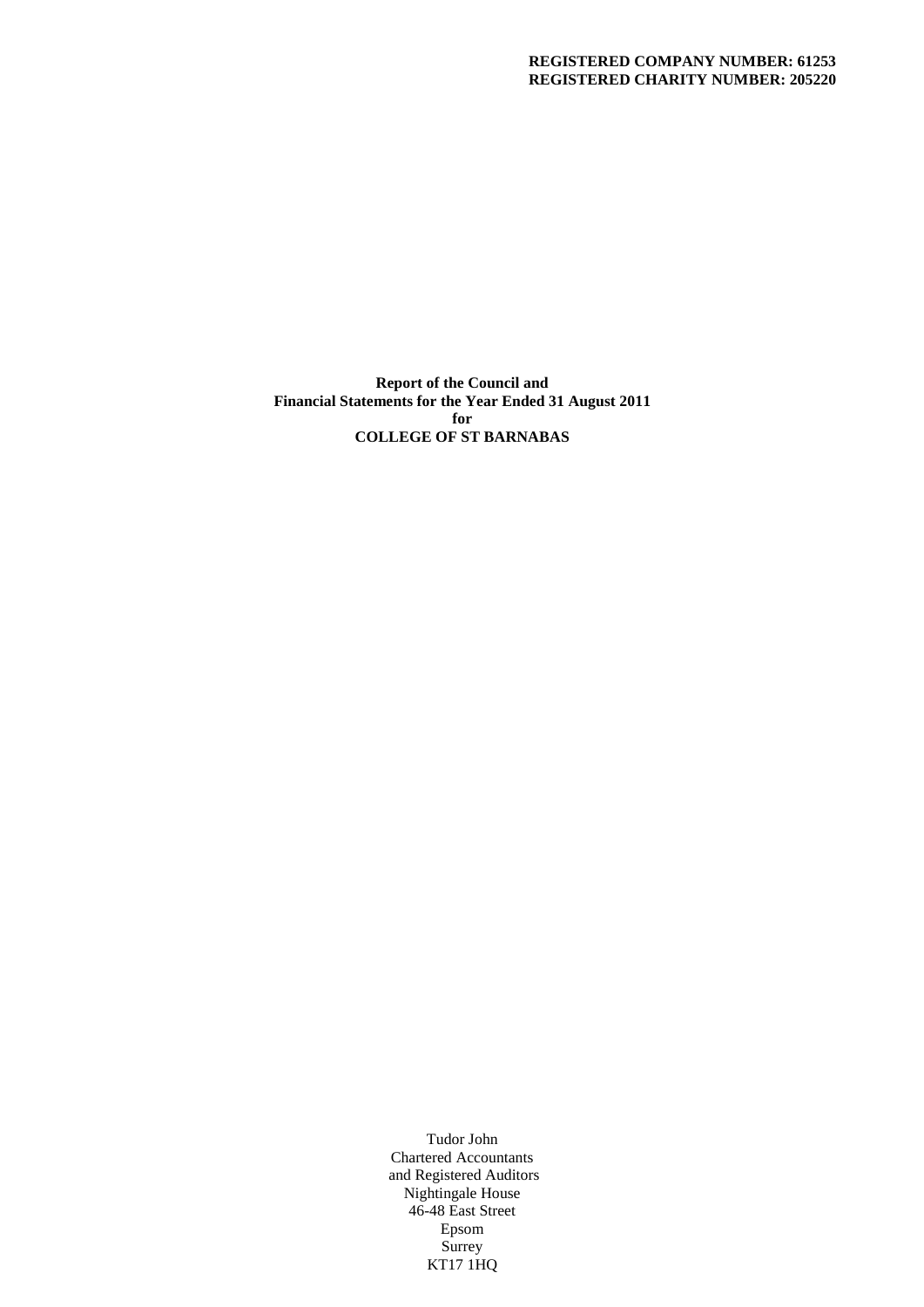## **College of St Barnabas**

**Contents of the Financial Statements for the year ended 31 August 2011**

|                                            | Page     |
|--------------------------------------------|----------|
| Report of the Council                      | 1 to $7$ |
| Report of the Independent Auditors         | 8 to 9   |
| <b>Statement of Financial Activities</b>   | 10       |
| <b>Balance Sheet</b>                       | 11 to 12 |
| Notes to the Financial Statements          | 13 to 20 |
| Detailed Statement of Financial Activities | 21 to 22 |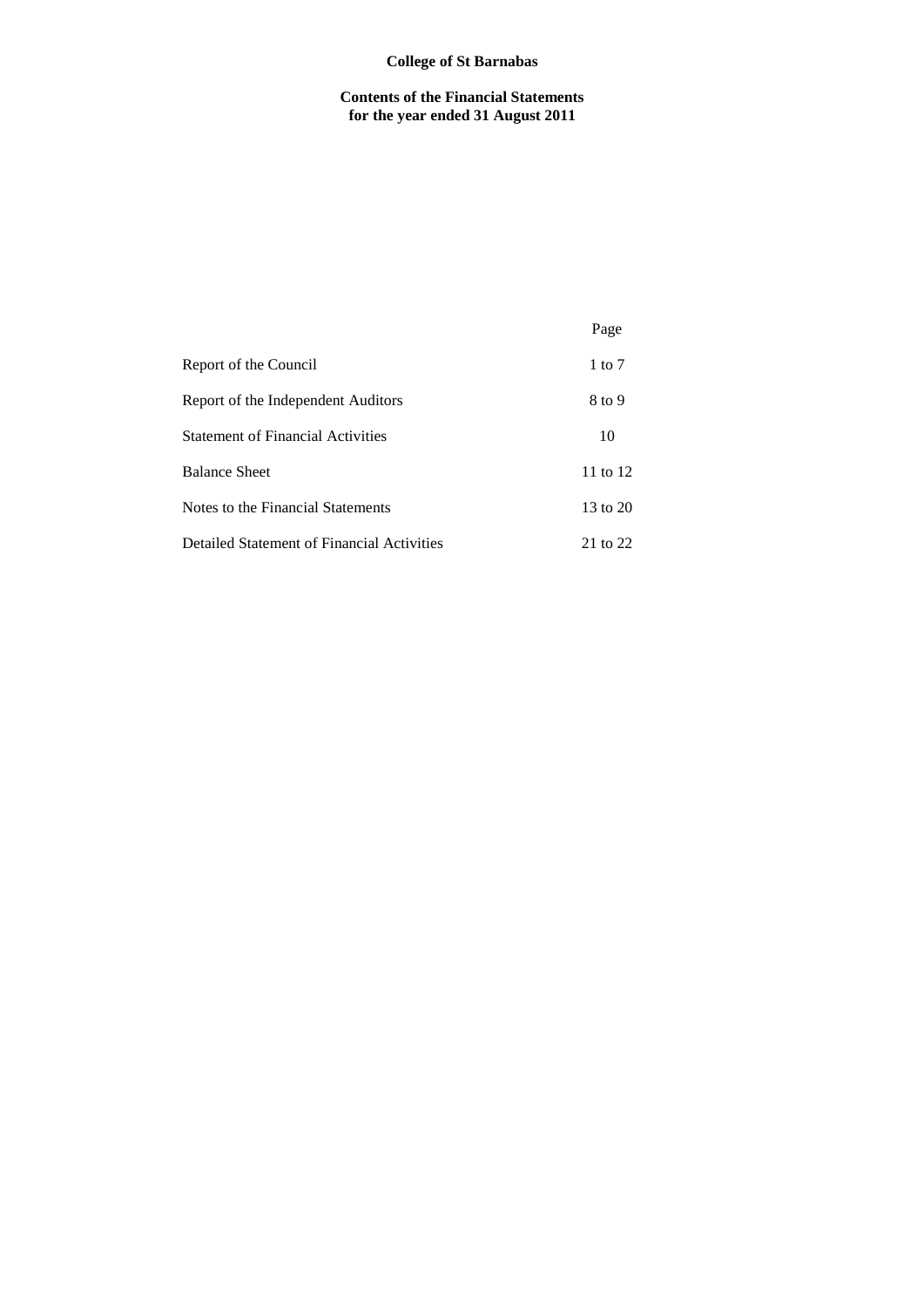## **Report of the Council for the year ended 31 August 2011**

The Council, who are trustees of the charity and also directors for the purposes of the Companies Act 2006, present their report with the financial statements of the charity for the year ended 31 August 2011. The Council have adopted the provisions of the Statement of Recommended Practice (SORP) 'Accounting and Reporting by Charities' issued in March 2005.

# **REFERENCE AND ADMINISTRATIVE DETAILS**

**Registered Company number** 61253

#### **Registered Charity number** 205220

**Registered office**

Blackberry Lane Lingfield Surrey RH7 6NJ

**Council**

**Visitor**

The Right Reverend the Lord Bishop of Southwark Ex-Officio

## **Members of Council:**

Dr G J D Moore, MB, BS (Chairman) Mrs V M Hepworth, BA (Hons), FRSA (Vice-Chairman) Mr P A Lusty, FCA (Hon Treasurer) Sir P J J Britton, CB Appointed December 2011 Mr J R Cope, MA The Venerable Daniel Kajumba Ex-Officio Mr K R L Luckhoo, LLB (Hons) Lond. FCIM Mrs S Monfries, RGN HV RNT The Reverend G Paddick Mr T K Pool, MA Mr A G Shillingford, MA FRSA Mrs C M Taylor, RGN

**Company Secretary** W M Ross, BA LLB

## **Auditors**

Tudor John Chartered Accountants and Registered Auditors Nightingale House 46-48 East Street Epsom Surrey KT17 1HQ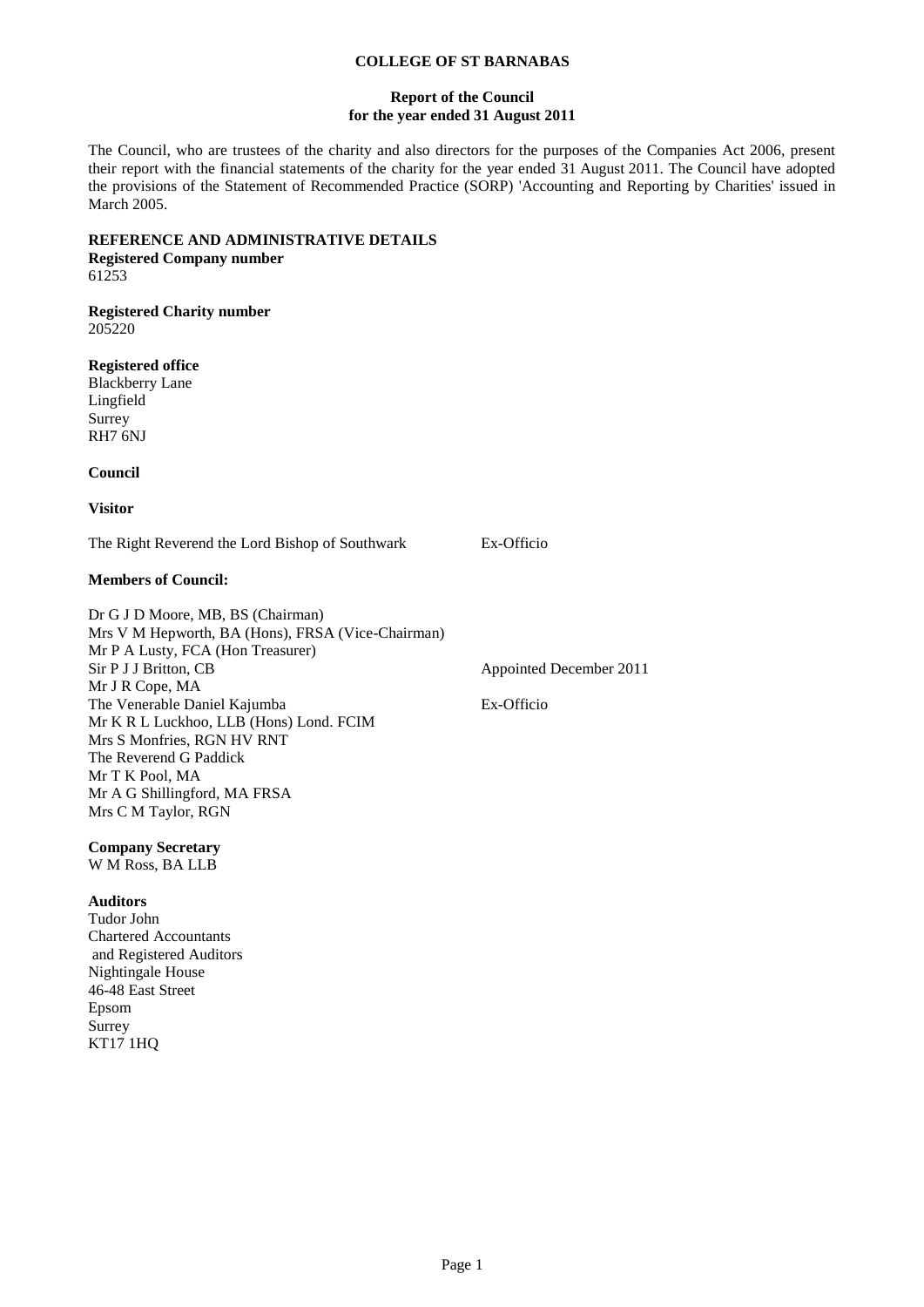## **Report of the Council for the year ended 31 August 2011**

## **REFERENCE AND ADMINISTRATIVE DETAILS**

## **Advisers**

Solicitors: Pearless de Rougement & Co., 8 Church Lane, East Grinstead, RH19 3BA

Bankers: Barclays Bank Plc., 17-21 High Street, East Grinstead, RH19 3AH

Investment Advisers: Charles Stanley & Company Limited, 25 Luke Street, London, EC2A 4AR

Surveyors: Wimshurst & Co., 92 High Street, East Grinstead, RH19 3DF

Building Advisor: Wates Associates, Wychmount House, Kings Ride, Alfriston, BN26 5XP

Insurance Brokers: CHIS (Insurance Broker), 129/130 Edward Street, Brighton, BN2 0JL

Builders: Valley Builders Limited, The Old Granary, 214 London Road, East Grinstead, RH19 1HE

## **Officers of the College:**

Warden The Reverend H I J Such, BTh MA src Bursar & Responsible Person New York Channel Control of The Reverend H I J Such, BTh MA src Bursar & Responsible Person Matron & Registered Manager Mrs H B Mockler, RGN BaCur Housekeeper Mrs S K Lewis<br>Fundraising Manager Lord M J Herbe Medical Officer Dr S J Bellamy, MBBS (Lon) DA DRCOG MRCGP

## **Finance and General Purpose Committee:**

| Mr P A Lusty, (Hon Treasurer)                | Committee Chairman   |  |
|----------------------------------------------|----------------------|--|
| Dr G J D Moore, (Chairman)<br>Mrs S Monfries |                      |  |
| Mr T K Pool                                  |                      |  |
| The Reverend H I J Such                      | Warden in attendance |  |
| Mr P G F Wilkin (Secretary)                  | Bursar in attendance |  |
| <b>Fundraising Committee:</b>                |                      |  |
|                                              |                      |  |

Mrs V M Hepworth, (Vice - Chairman) Committee Chairman Dr G J D Moore, (Chairman) Mr K R L Luckhoo The Reverend H I J Such Warden in attendance Mr P G F Wilkin Bursar in attendance<br>
Lord M J Herbert Fundraising Manage Miss N Blaho Assistant Fundraiser in attendance Ms B Goddard (Secretary) Volunteer Fundraiser in attendance

Fundraising Manager in attendance

Lord M J Herbert, BA (Hons) MInstS (Dip)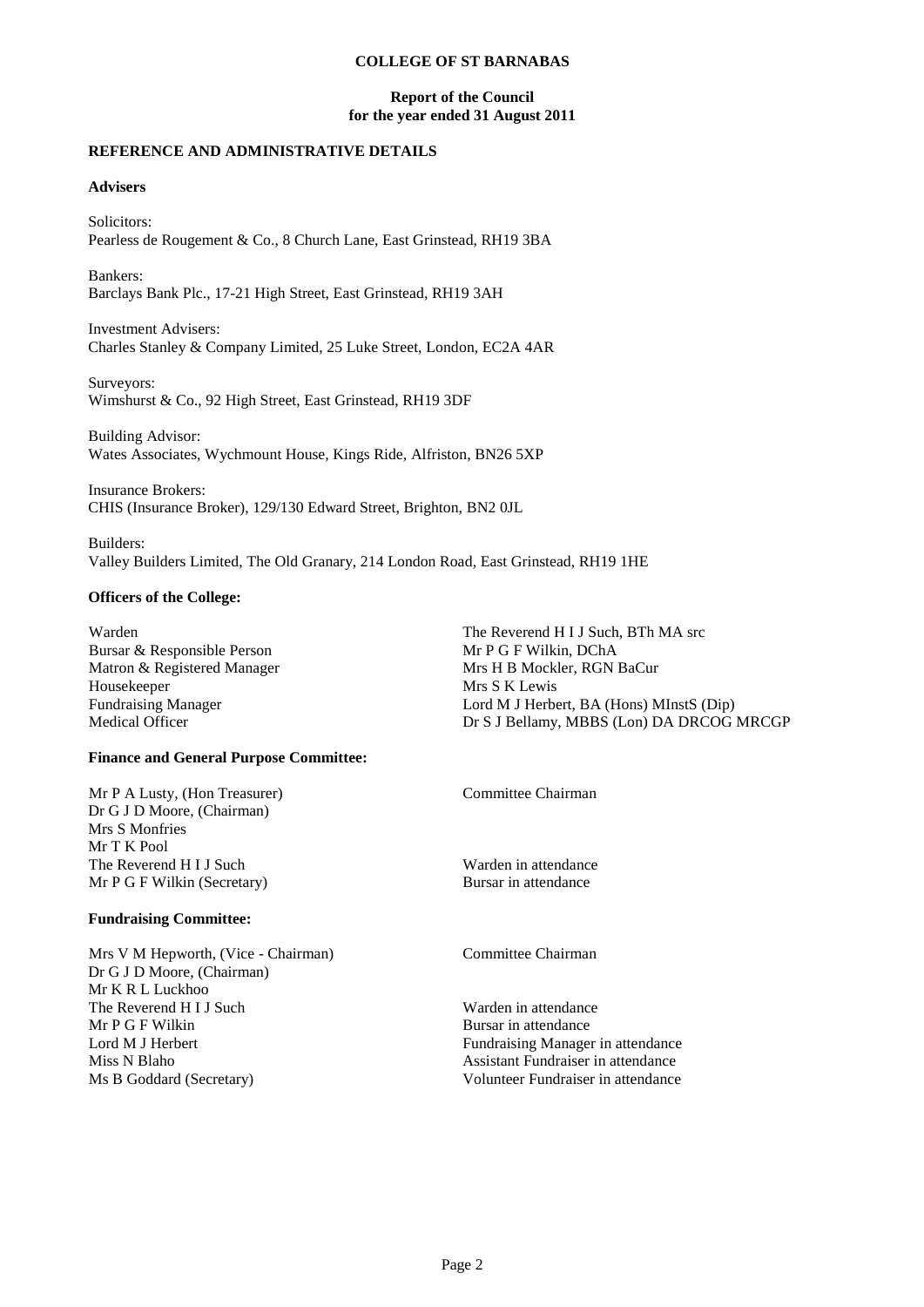## **Report of the Council for the year ended 31 August 2011**

## **STRUCTURE, GOVERNANCE AND MANAGEMENT**

#### **The constitution**

The College of St. Barnabas was incorporated on 10th March 1899 as a company limited by guarantee not having a share capital. The liability of the Members of the Association on a winding up is limited to £10.

The Company is governed by its Memorandum of Association, which was last amended by Special Resolution on the 21st March 2005, and its Articles of Association.

The Company is a charity registered at the Companies Registry under Company Number 61253 and with the Charity Commission under reference number 205220.

The business of the Company is managed by the Council the members of which are elected by the Members of the Association apart from ex officio and delegate members. One third of the elected members of Council retire each year but they are eligible for re-election.

Members of the Association are elected by the Council and membership is limited to 100. Annual General Meetings are required to be held each year. Five members constitute a quorum. Questions at meetings of the Association are decided by a majority of votes with the Chairman having a casting vote.

The Council has power to delegate any of its powers and duties to individual members or to any committee or committees of members and to fix the quorum necessary for the transaction of business.

Members of Council may not receive remuneration other than professional fees, which are subject to the restrictions contained in Clause 5 of the Memorandum and reasonable out of pocket expenses.

The main objects of the Charity are:

(a) To provide permanent Homes for those detailed in sub-paragraph (d) who are retired from work or who are incapacitated by disability, disease or other causes on the understanding that the first priority should always be given to retired Clergy and then their spouses, widows or widowers.

(b) To provide Homes of Rest and a Nursing Home to which those detailed in sub-paragraph (d) who are sick or who are incapacitated may be admitted for longer or shorter periods or for convalescence after treatment in another establishment on the same understanding as in sub-paragraph (a).

(c) To provide the recipients of the Charity with homes, board, nursing and medical treatment in return for which a monthly rental having regard to each individual's personal circumstances may be charged.

(d) Those to whom the Objects of the Charity may be directed are:-

i. Clergy of the Church of England and of Churches in full communion with it.

ii. Full time Church Workers licensed by a Bishop.

iii. Overseas missionaries working for or sponsored by a recognised Anglican missionary body.

iv. Readers licensed by a Bishop.

v. The spouses, widows and widowers of members of (i), (ii), (iii) and (iv) above.

vi. Those in communion with the Church of England and who over at least the last five years are able to verify their active worship through their local parish priest.

## **Governing Procedures**

The Council holds meetings four times a year unless further ad hoc meetings are required. The papers for the meetings are circulated by the Clerk to the Council, who acts as Secretary of the Company. Minutes of the meetings are taken by the Clerk and circulated to the members of Council.

The Council has a standing committee, the Finance and General Purpose Committee, comprising of the Hon Treasurer as Chairman, who is also a member of Council, and other appointed members of Council. The Committee meets four times a year (a month prior to Council meetings) unless further ad hoc meetings are required, to consider the management accounts, set budgets and review matters of accounting policy and deal with other matters relating to the administration of the College and the welfare of the Residents. The Committee reports to the Council by way of its Minutes, which are circulated to all Members.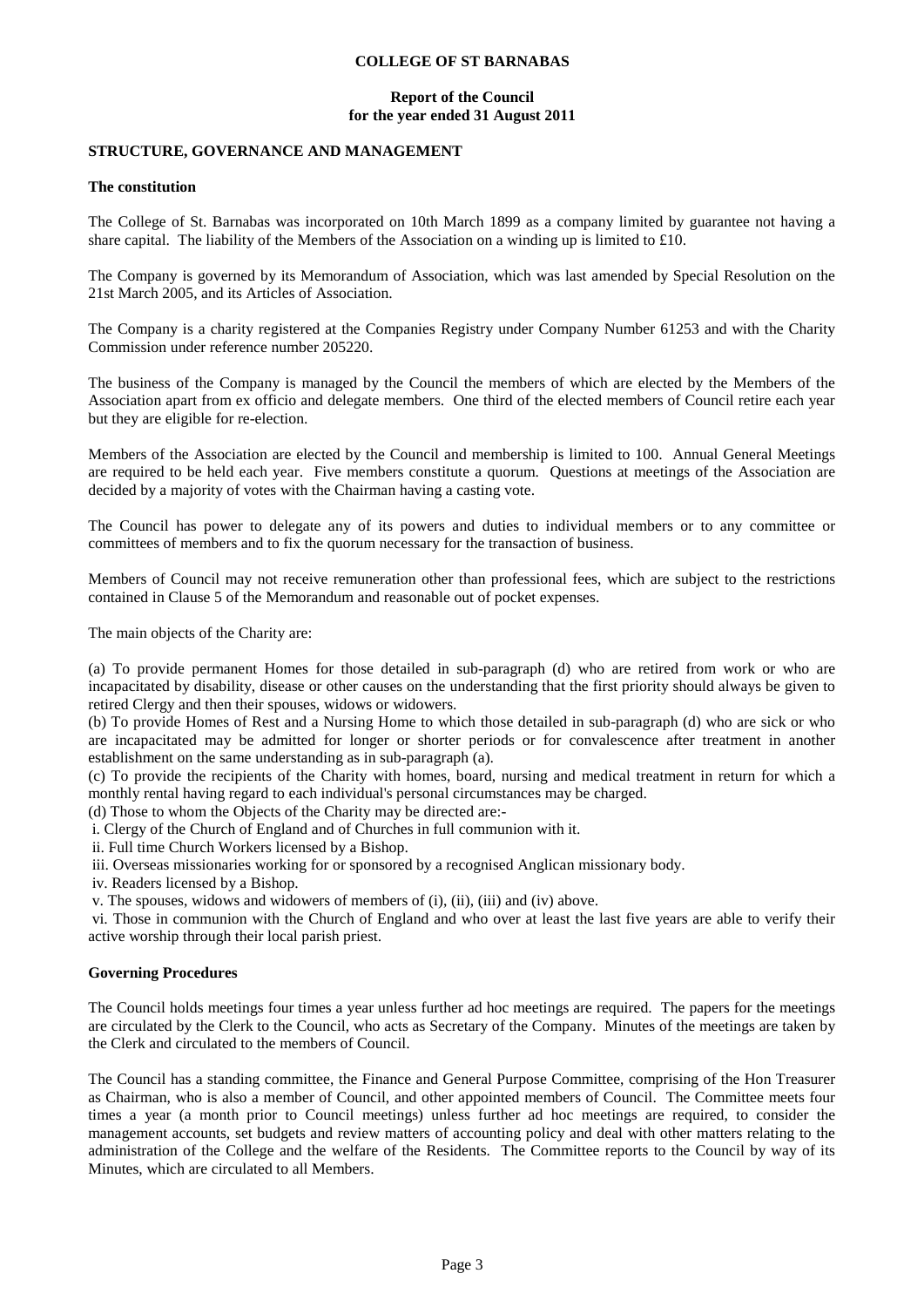## **Report of the Council for the year ended 31 August 2011**

## **STRUCTURE, GOVERNANCE AND MANAGEMENT (cont)**

#### **Governing Procedures (cont)**

The Council has established the Fundraising Committee chaired by the Vice-Chairman of Council. The Committee meets four times a year (a month prior to Council meetings) unless further ad hoc meetings are required, to consider fundraising and marketing strategies and polices. The Committee reports to the Council by way of its Minutes, which are circulated to all Members.

The Council appoints and employs a Warden, who is Head of College, and a Bursar, who attend and report to Council meetings. The Matron, Fundraising Manager and Buildings Advisor also report to Council meetings and attend when required.

To ensure that a proper response is made to the views and needs of those living at the College, a Residents' Meeting of the whole community, chaired by the Warden, is held at least twice each year, with representative members of the Council in attendance. There is also a twice yearly Chapter Meeting, attended by the ordained Residents, to discuss matters of particular relevance to the clergy.

#### **Risk management**

The Council is responsible for the management of risks faced by the College. Detailed considerations of risk are delegated to the Finance and General Purpose Committee, who are assisted by a College Senior Management Team. Risks are identified, assessed and controls established throughout the year. A formal review of the risk management process is undertaken on an annual basis.

## **OBJECTIVES FOR THE YEAR**

#### **Charitable Activities**

The College of St. Barnabas, as a charity, provides housing for members of the Anglican communion in accordance with the 'main objects of the charity'. No one is prevented from becoming a Resident through lack of means. There are sheltered flats for up to 8 couples and 21 single or widowed people, and 27 nursing rooms. The nursing part of the College is registered with the Care Quality Commission (CQC). When a vacancy is likely to occur, potential Residents are invited to stay at the College to experience life within the College community and to enable a mutual decision to be made about them moving here. Assessment visits for entry to the nursing wing are made over a longer period. The nursing wing is not registered to provide care for the elderly mentally infirm (EMI).

Occupancy Rate. The Council has set the benchmark for the College at 92%. This is the level that is used by many comparable organisations. For the year the College averaged a 94.6% occupancy rate (93.2% for the nursing wing and 96.0% for the sheltered flats). Five new Residents arrived into Cloister flats during this year. The Council requires one nursing room to be available for Cloister Residents in an emergency. Eleven new Residents have arrived into Nursing Wing during this year.

Support. We are delighted that Mr Adrian Plass has agreed to become a Patron. We welcome the Right Reverend Mark Sowerby - Bishop of Horsham, the Right Reverend Graham James - Bishop of Norwich and the Right Reverend Dr Peter Forster - Bishop of Chester as Presidents of the College. This year three Patrons provided specific support: the Archbishop of Canterbury who put his name to our Christmas Appeal letter, Dame Judi Dench, who took a photograph that was used at "Remember A Charity" exhibition week, part of the national campaign to normalise and promote legacy giving and Peter Ainsworth was the auctioneer for the Patronal Festival Dinner. Two Presidents supported the Patronal Festival week with the Bishop of Oxford preaching at the festival service and the Dean of St Paul's the guest speaker at the festival dinner. It is with sadness that we report the death of one of our Patrons, Lord Peter Pilkington of Oxenford. We are extremely grateful to the many individuals, PCCs and charitable trusts who continued to support the College through financial giving. At the back of this report a list of many of our supporters is published.

## **ACHIEVEMENT AND PERFORMANCE**

Completion of Central Block (West) Re-roofing Project. The work started in August 2010 and the four rooms were completed on time and available for use from February 2011. There were four main components of this project:

- a. To replace the roof which has lasted well since 1901 but was showing signs of serious weathering.
- b. To upgrade the four nursing rooms beneath this section of roof to improve accessibility and natural light levels.
- c. To reduce our carbon footprint by inserting double glazed windows and by upgrading the insulation within the four nursing rooms and attic space.
- d. To upgrade all wiring on the top floor providing accessible wiring routes for future maintenance.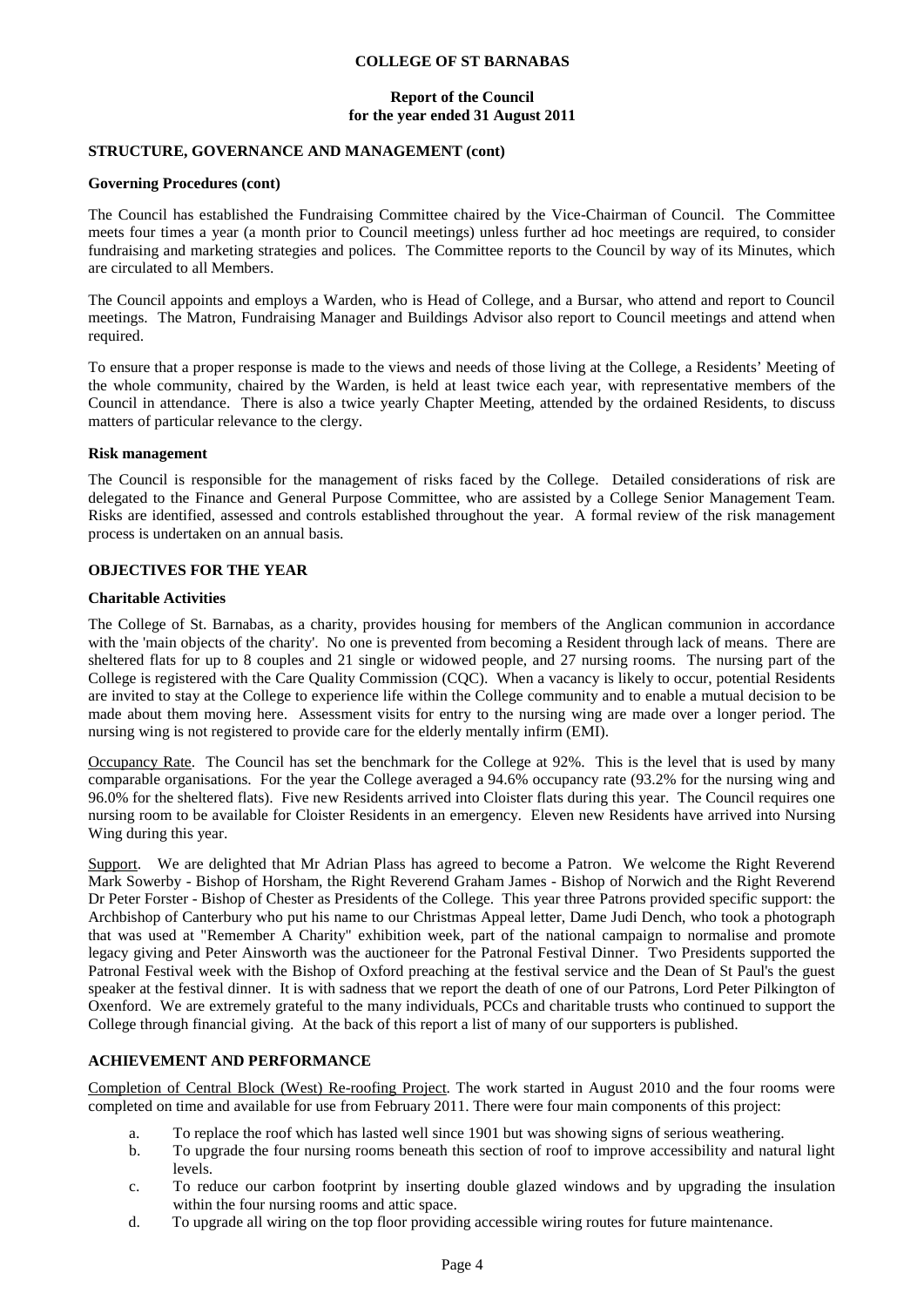### **Report of the Council for the year ended 31 August 2011**

#### **ACHIEVEMENT AND PERFORMANCE (cont)**

The project cost £471,155, which was covered by fundraising £204,179, bank loan of £250,000 and the balance of £16,976 from the College account.

Internal Maintenance. This year, nearly £23,000 has been spent on general maintenance within the College. For some of the small works the Estate Manager has used local professional contractors. One side of the tractor shed roof slipped off leaving a large exposed area. As the building is in constant use and is part of the long term plan the Council agreed that repairs were needed. The whole roof was repaired at a cost of £11,575.

Start Internal Refurbishment of the Chapel. There were three areas of the Chapel that were in urgent need of repair and refurbishment; main chapel window, reredos and altar and organ loft gallery. The fundraising department started an appeal and raised £18,010. The restoration work on the window was completed by Valley Builders at a cost of £14,987. The work to repair the reredos and altar was done by Howell & Bellion at a cost of £7,272. Howell & Bellion started the restoration of the organ loft gallery pictures at the end of August 2011. The work done by both companies is excellent and the resulting improvements to the chapel are outstanding.

Fundraising and Promotion of the College. In September 2010, the College joined more than 140 other charities taking part in "Remember A Charity" Week, part of the national campaign to normalise and promote legacy giving. We were delighted that Dame Judi Dench agreed to play an active part in our contribution to the events that took place during that week. Since joining the Remember A Charity consortium and relaunching our legacy campaign, some 12 supporters have told us that they will leave a final gift to the College in their Will. This is a good start and we intend to develop this further.

The College faced considerable fundraising challenges over the past 12 months as the challenging economic climate continued to affect giving. Nonetheless we succeeded in raising £25,000 for repairs to the Chapel, with that campaign receiving a £5,000 personal donation from an anonymous donor. The overriding need however, was to raise the final £50,000 required to complete the Central Block (West) project and this ambitious target was achieved through our 2010 Christmas Appeal which had the full support of the Archbishop of Canterbury who endorsed and signed our Appeal letter. This Appeal went out to some 10,000 potential new individual donors and 450 existing donors, as well as to 3,000 PCCs.

Our Summer Appeal coincides with our Patronal Festival. The Festival in June 2011 built on the successes of previous years by expanding to provide a wider range of activities not just for Residents but also for the wider community with the aim of developing a local sense of "ownership" of the College and so increasing local support. The theme of the 2011 Summer Appeal was that of "Social Welfare" and its purpose was to raise funds to support activities for Residents to help tackle feelings of isolation, loneliness, loss of self-esteem & self-confidence, depression and stress. By 31st August 2011 the Appeal had raised almost £12,000.

'Friends' of the College of St. Barnabas. The Friends of the College of St. Barnabas is a society with a membership of 183. Since 2005, the society has been an independent charity as required by the Charity Commissioners; Registered charity number: 1109585. The members contribute an annual donation of £10 for membership. They are then eligible to attend and take part in College activities.

The objects are to enhance the conditions of life of the Residents, provide facilities for the recreation and leisure time occupation of the Residents, support services, equipment and otherwise to assist the charitable work of the College. This year, the Friends have provided funds to assist with the installation of audio relay to the new Nursing Wing rooms, chairs and window seats for the Common room, bedspreads, curtains and 3 new arm chairs for the Nursing Wing. In addition they send birthday and Christmas cards to the Residents, and they cover the costs of the in house parties and the concerts.

The Friends are run by a team of 11 members. Volunteers are always welcome to join the team which is very much a working body. The Friends are guided by the wishes of the Residents and the advice of the College Senior Management Team.

Volunteers organise and run a shop weekly, which is welcomed by those Residents who are not able to go shopping themselves.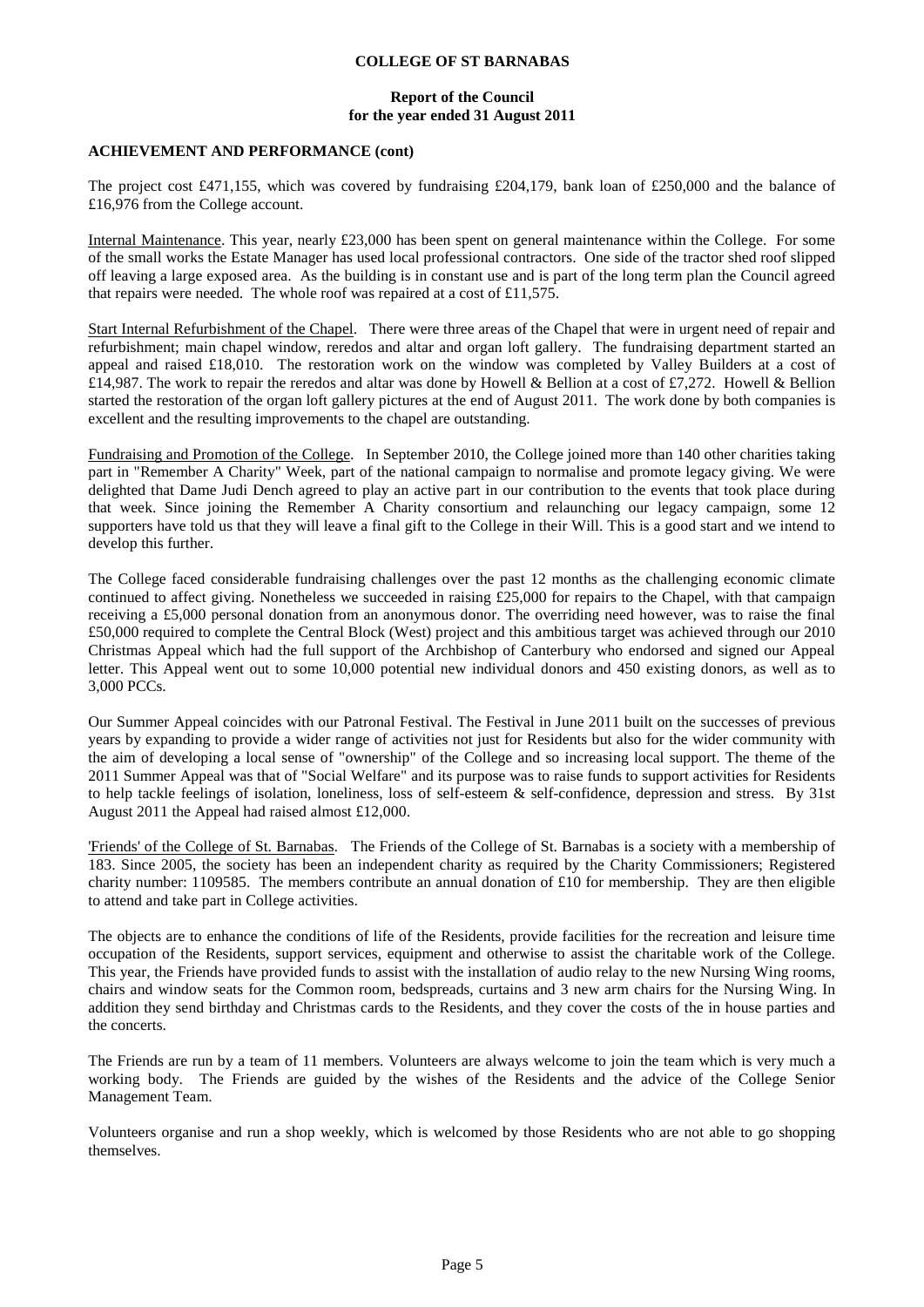## **Report of the Council for the year ended 31 August 2011**

### **FINANCIAL REVIEW**

Financial Result. Total incoming resources increased from £1,511,212 to £1,693,483. Net incoming resources amounted to £117,387 (2010 outgoing resources £20,084). Realised gains were £13,891 and a provision has been made for net losses which are unrealised of £14,440, resulting in an overall increase in funds of £116,838.

Investment Policy. The College's investment advisers Charles Stanley & Co Limited manage the College's investments under delegated authority from the Council. The current policy, which is subject to ongoing review, is to maximise total returns achievable within a medium to low risk profile. The Charity's investment performance is measured against the established stock exchange indices.

Reserves Policy. At 31st August 2011 the free reserves which include investments and cash stood at £552,377 (2010) £504,729). The Council aims to maintain free reserves in unrestricted funds at a level, which equates to approximately three months of unrestricted charitable expenditure. The Council considers that this level will provide sufficient funds to respond to day-to-day expenditure and ensure that there are sufficient funds available to cover support and governance costs.

Public Benefit. The Council have referred to the guidance contained in the Charity Commission's general guidance on public benefit when reviewing our aims and objectives and in planning our future activities. No one is prevented from becoming a Resident through lack of means.

Although the College was initially established as a community of retired Anglican priests, the broadening of the criteria for eligibility means that in addition to those who have worked for and within the Church, any active worshippers can apply to benefit from the accommodation and service that the College provides.

Many of the Residents undertake external work in a variety of communities, they have conducted over 70 services not only within the Southwark Diocese but Chichester, London and Rochester as well as in Guyana. One Resident has had a book published this year and there are over 40 books that are still in print, which has a Resident as the author. One Resident is a Guardian Emeritus of the Shrine of Our Lady of Walsingham; another remains the treasurer for the Horse Rangers group. At least eight other Residents are members of local groups, choral societies, Julian Group or the WI. The present Warden is Superior of the Society of Retreat Conductors and Priest Associate of the Holy House of Walsingham.

The College remains open to individuals and groups for retreats, regular organised services and local community events.

## **FUTURE PLANS**

The Council unanimously agreed on 24th October 2011 to spend £70,000 to replace the College's heating boilers. In 1997 as part of the major refurbishment project two new boilers were installed to manage the College heating requirements. One of the boilers does not work as the internal rings have corroded and these parts are no longer available. As the two boilers work in tandem it is sensible to consider that the second boiler could be in similar condition and therefore might also breakdown in the short term. The Council considered three options; repair, replace on a like for like basis or replace with four condensing boilers. The Council approved the replacement with four condensing boilers, which due to improved efficiency should provide a saving on gas costs of around £6,000 per annum.

The Council has prepared both short and medium term plans. The plans for the next financial year include:

- P preparation for the Central Block (Phase  $2 \& 3$ ) re-roofing project.
- $\triangleright$  continue the internal maintenance programme.<br>  $\triangleright$  establish a maintenance programme for the Lo
- establish a maintenance programme for the Lodge.
- $\triangleright$  maintain the high occupancy rate.
- $\triangleright$  continue to fundraise and promote the College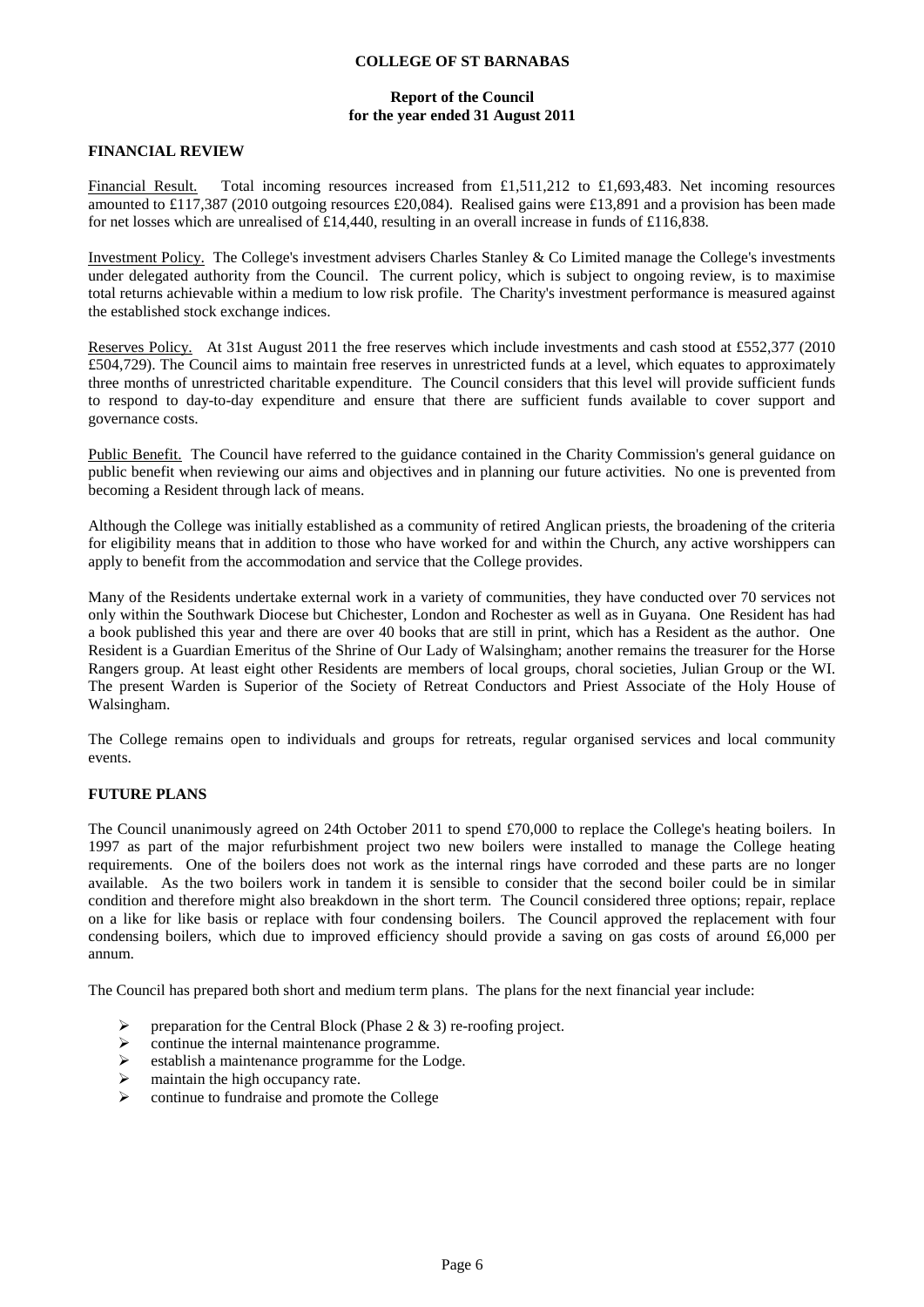## **Report of the Council for the year ended 31 August 2011**

### **FUTURE PLANS (CONT)**

In addition to the expenditure detailed above for 2012, the Council have approved the following commitment comprising a refurbishment programme for the following five years:

| <b>Year Ending</b>                | 2013    | 2014     | <u>2015</u> | 2016     | 2017     |
|-----------------------------------|---------|----------|-------------|----------|----------|
| <b>Aqua Mist Fire Protection</b>  | £80,000 |          |             |          |          |
| Loft insulation (Morley House)    | £5,000  |          |             |          |          |
| Central Block (Phase 2)           |         | £300,000 |             |          |          |
| Central Block (Phase 3)           |         |          | £375,000    |          |          |
| Resurface rear drive and car park |         |          |             | £100,000 |          |
| East Cloister Block (re-roof)     |         |          |             |          | £350,000 |

All the above figures may be subject to VAT. These works will not be contracted for until the fundraising for each project is complete, as with previous projects.

#### **STATEMENT OF RESPONSIBILITIES**

The Members of Council (who are also the directors of College of St Barnabas for the purposes of company law) are responsible for preparing the Report of the Council and the financial statements in accordance with applicable law and United Kingdom Accounting Standards (United Kingdom Generally Accepted Accounting Practice).

Company law requires the Council to prepare financial statements for each financial year which give a true and fair view of the state of affairs of the charitable company and of the incoming resources and application of resources, including the income and expenditure, of the charitable company for that period. In preparing those financial statements, the Council are required to:

- $\triangleright$  select suitable accounting policies and then apply them consistently;
- $\triangleright$  observe the methods and principles in the Charity SORP;<br> $\triangleright$  make judgements and estimates that are reasonable and pr
- make judgements and estimates that are reasonable and prudent;
- $\triangleright$  prepare the financial statements on the going concern basis unless it is inappropriate to presume that the charitable company will continue in business.

The Council is responsible for keeping proper accounting records which disclose with reasonable accuracy at any time the financial position of the charitable company and to enable them to ensure that the financial statements comply with the Companies Act 2006. They are also responsible for safeguarding the assets of the charitable company and hence for taking reasonable steps for the prevention and detection of fraud and other irregularities.

## **STATEMENT AS TO DISCLOSURE OF INFORMATION TO AUDITORS**

So far as the Council is aware, there is no relevant information (as defined by Section 418 of the Companies Act 2006) of which the charitable company`s auditors are unaware, and each Member of the Council has taken all the steps that they ought to have taken as a Council Member in order to make them aware of any audit information and to establish that the charitable company`s auditors are aware of that information.

#### **AUDITORS**

The auditors, Tudor John, will be proposed for re-appointment at the forthcoming Annual General Meeting.

## **ON BEHALF OF THE BOARD**:

Mr W M Ross, BA LLB (Clerk)

.............................................

Date: .............................................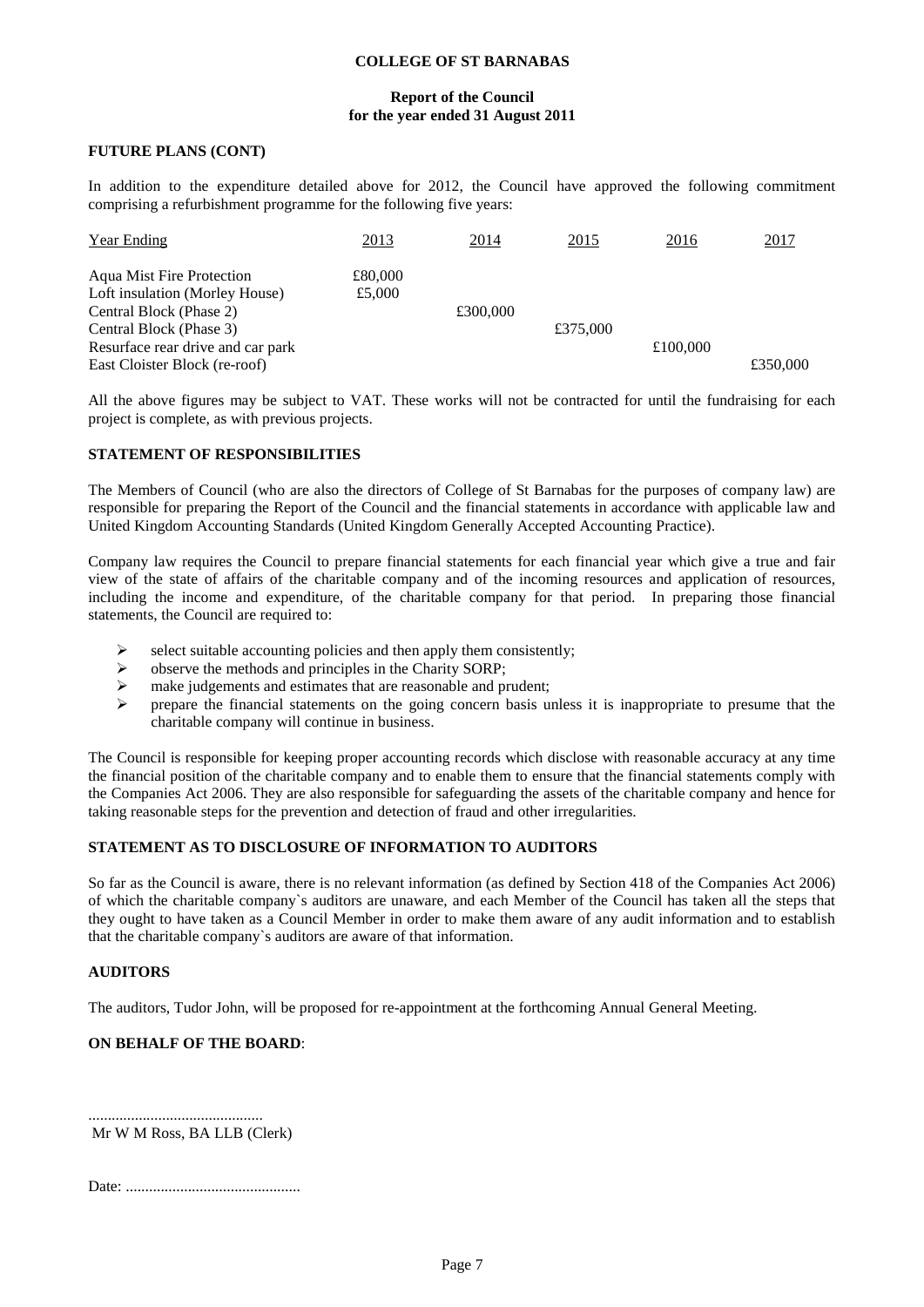## **Report of the Independent Auditors to the Members of College of St Barnabas**

We have audited the financial statements of College of St Barnabas for the year ended 31 August 2011 on pages ten to twenty. The financial reporting framework that has been applied in their preparation is applicable law and United Kingdom Accounting Standards (United Kingdom Generally Accepted Accounting Practice).

This report is made solely to the charitable company's members, as a body, in accordance with Chapter 3 of Part 16 of the Companies Act 2006. Our audit work has been undertaken so that we might state to the charitable company's members those matters we are required to state to them in an auditors' report and for no other purpose. To the fullest extent permitted by law, we do not accept or assume responsibility to anyone other than the charitable company and the charitable company's members as a body, for our audit work, for this report, or for the opinions we have formed.

### **Respective responsibilities of Council and auditors**

As explained more fully in the Statement of' Responsibilities, the Members of Council (who are also the directors of the charitable company for the purposes of company law) are responsible for the preparation of the financial statements and for being satisfied that they give a true and fair view.

Our responsibility is to audit and express an opinion on the financial statements in accordance with applicable law and International Standards on Auditing (UK and Ireland). Those standards require us to comply with the Auditing Practices Board's Ethical Standards for Auditors.

#### **Scope of the audit of the financial statements**

An audit involves obtaining evidence about the amounts and disclosures in the financial statements sufficient to give reasonable assurance that the financial statements are free from material misstatement, whether caused by fraud or error. This includes an assessment of: whether the accounting policies are appropriate to the charitable company's circumstances and have been consistently applied and adequately disclosed; the reasonableness of significant accounting estimates made by the Council; and the overall presentation of the financial statements. In addition, we read all the financial and non-financial information in the financial statements to identify material inconsistencies with the audited financial statements. If we become aware of any apparent material misstatements or inconsistencies we consider the implications for our report.

## **Opinion on financial statements**

In our opinion the financial statements:

- give a true and fair view of the state of the charitable company's affairs as at 31 August 2011 and of its incoming resources and application of resources, including its income and expenditure, for the year then ended;
- have been properly prepared in accordance with United Kingdom Generally Accepted Accounting Practice;
- have been prepared in accordance with the requirements of the Companies Act 2006.

## **Opinion on other matter prescribed by the Companies Act 2006**

In our opinion the information given in the Report of the Council for the financial year for which the financial statements are prepared is consistent with the financial statements.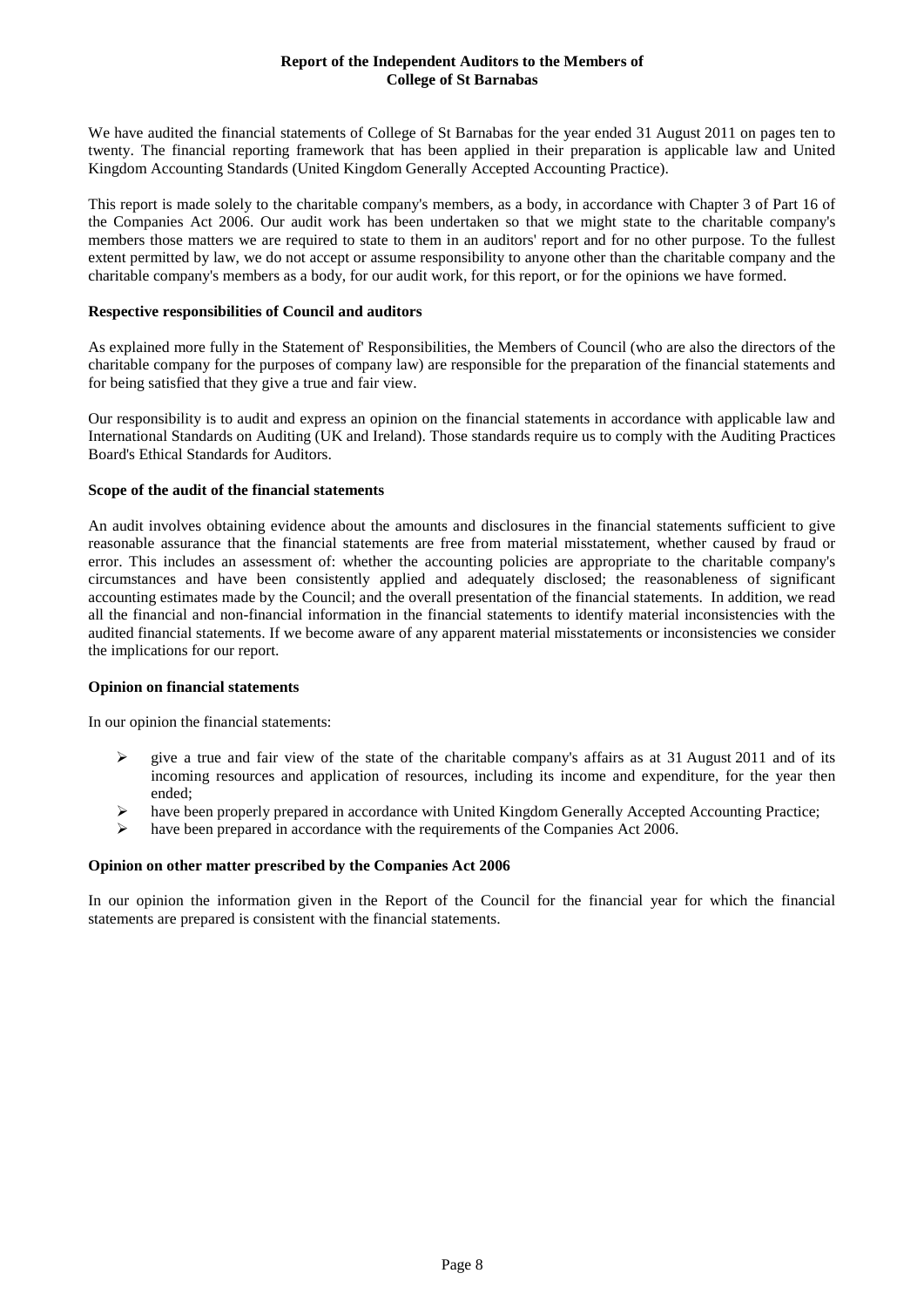## **Report of the Independent Auditors to the Members of COLLEGE OF ST BARNABAS**

### **Matters on which we are required to report by exception**

We have nothing to report in respect of the following matters where the Companies Act 2006 requires us to report to you if, in our opinion:

- $\triangleright$  adequate accounting records have not been kept or returns adequate for our audit have not been received from branches not visited by us; or
- $\triangleright$  the financial statements are not in agreement with the accounting records and returns; or
- $\triangleright$  certain disclosures of Council Members' remuneration specified by law are not made; or  $\triangleright$  we have not received all the information and explanations we require for our audit; or
- we have not received all the information and explanations we require for our audit; or
- $\triangleright$  the Council were not entitled to prepare the financial statements in accordance with the small companies regime and take advantage of the small companies exemption in preparing the Report of the Council.

H M Mulhall (Senior Statutory Auditor) for and on behalf of Tudor John Chartered Accountants and Registered Auditors Nightingale House 46-48 East Street Epsom Surrey KT17 1HQ

Date: .............................................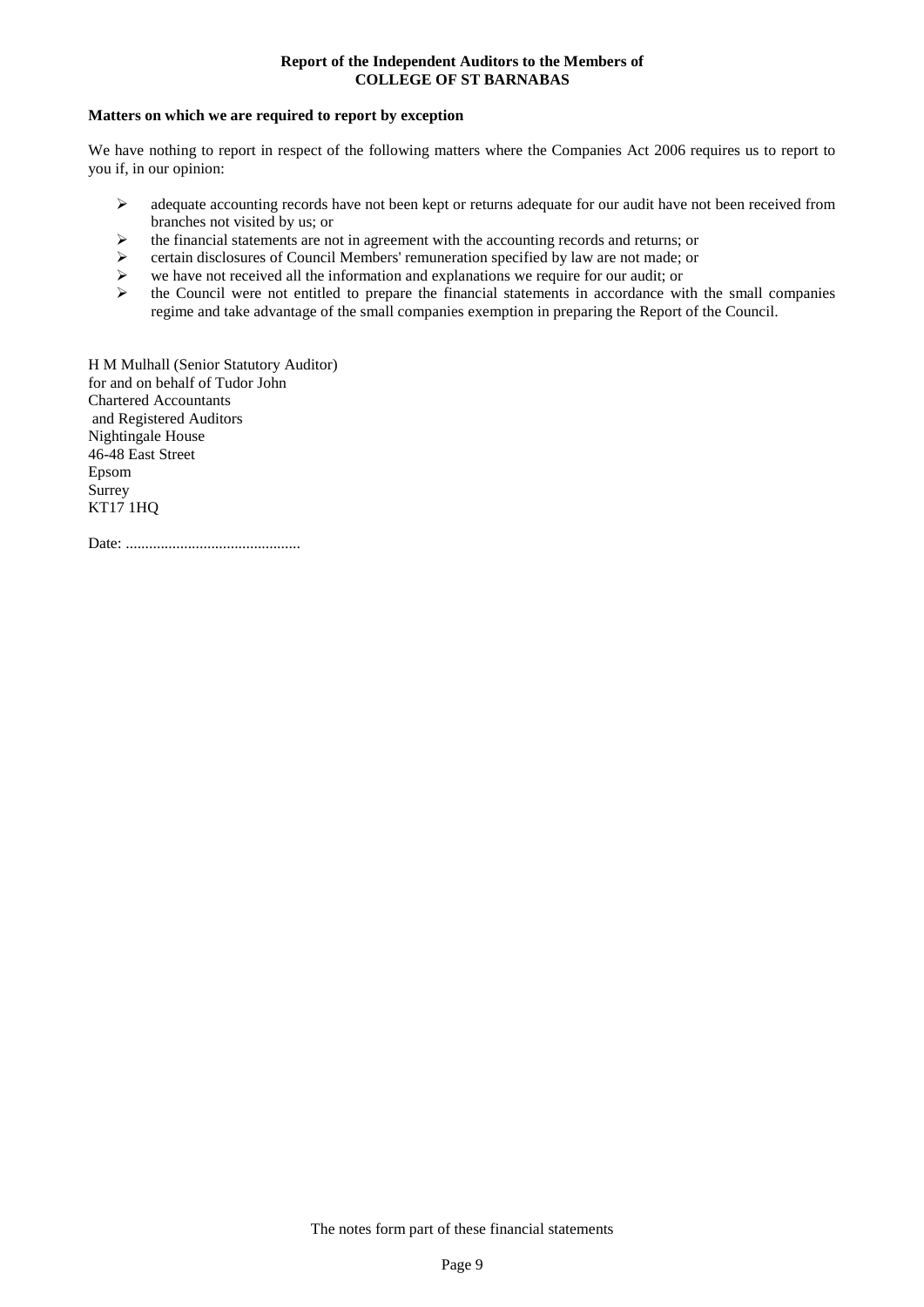## **Statement of Financial Activities for the year ended 31 August 2011**

| <b>INCOMING RESOURCES</b><br><b>Incoming resources from generated funds</b><br>Voluntary income<br>Activities for generating funds<br>Investment income | <b>Notes</b><br>$\overline{c}$<br>3<br>$\overline{4}$ | Unrestricted<br>funds<br>£<br>63,851<br>28,952<br>22,400 | Restricted<br>funds<br>$\pounds$<br>211,580 | 2011<br>Total<br>funds<br>$\pounds$<br>275,431<br>28,952<br>22,400 | 2010<br>Total<br>funds<br>$\pounds$<br>175,995<br>20,170<br>20,077 |
|---------------------------------------------------------------------------------------------------------------------------------------------------------|-------------------------------------------------------|----------------------------------------------------------|---------------------------------------------|--------------------------------------------------------------------|--------------------------------------------------------------------|
| Incoming resources from charitable activities 5                                                                                                         |                                                       |                                                          |                                             |                                                                    |                                                                    |
| Contributions by Residents for accommodation<br>and nursing care                                                                                        |                                                       | 1,366,700                                                |                                             | 1,366,700                                                          | 1,294,970                                                          |
| <b>Total incoming resources</b>                                                                                                                         |                                                       | 1,481,903                                                | 211,580                                     | 1,693,483                                                          | 1,511,212                                                          |
| <b>RESOURCES EXPENDED</b><br><b>Costs of generating funds</b>                                                                                           |                                                       |                                                          |                                             |                                                                    |                                                                    |
| Costs of generating voluntary income<br><b>Charitable activities</b>                                                                                    | 6<br>7                                                | 89,010                                                   | 3,112                                       | 92,122                                                             | 66,316                                                             |
| Nursing and care costs                                                                                                                                  |                                                       | 523,928                                                  |                                             | 523,928                                                            | 537,164                                                            |
| Collegiate                                                                                                                                              |                                                       | 821,495                                                  | 13,631                                      | 835,126                                                            | 810,351                                                            |
| <b>Governance costs</b>                                                                                                                                 | 9                                                     | 124,920                                                  |                                             | 124,920                                                            | 117,465                                                            |
| <b>Total resources expended</b>                                                                                                                         |                                                       | 1,559,353                                                | 16,743                                      | 1,576,096                                                          | 1,531,296                                                          |
| NET INCOMING/(OUTGOING)<br><b>RESOURCES</b> before transfers                                                                                            |                                                       | (77, 450)                                                | 194,837                                     | 117,387                                                            | (20,084)                                                           |
|                                                                                                                                                         |                                                       |                                                          |                                             |                                                                    |                                                                    |
| Gross transfers between funds                                                                                                                           | 20                                                    | 222,865                                                  | (222, 865)                                  |                                                                    |                                                                    |
| Net incoming/(outgoing) resources before<br>other recognised gains and losses                                                                           |                                                       | 145,415                                                  | (28,028)                                    | 117,387                                                            | (20,084)                                                           |
| Realised gains on fixed asset investments                                                                                                               |                                                       | 13,891                                                   |                                             | 13,891                                                             | 8,672                                                              |
| Net income/(expenditure)                                                                                                                                |                                                       | 159,306                                                  | (28, 028)                                   | 131,278                                                            | (11, 412)                                                          |
| Unrealised gains/(losses) on investments                                                                                                                |                                                       | (14, 440)                                                |                                             | (14, 440)                                                          | 18,612                                                             |
| Net movement in funds                                                                                                                                   |                                                       | 144,866                                                  | (28,028)                                    | 116,838                                                            | 7,200                                                              |
| <b>RECONCILIATION OF FUNDS</b>                                                                                                                          |                                                       |                                                          |                                             |                                                                    |                                                                    |
| <b>Total funds brought forward</b>                                                                                                                      |                                                       | 2,322,960                                                | 46,381                                      | 2,369,341                                                          | 2,362,141                                                          |
| <b>TOTAL FUNDS CARRIED FORWARD</b>                                                                                                                      |                                                       | 2,467,826                                                | 18,353                                      | 2,486,179                                                          | 2,369,341                                                          |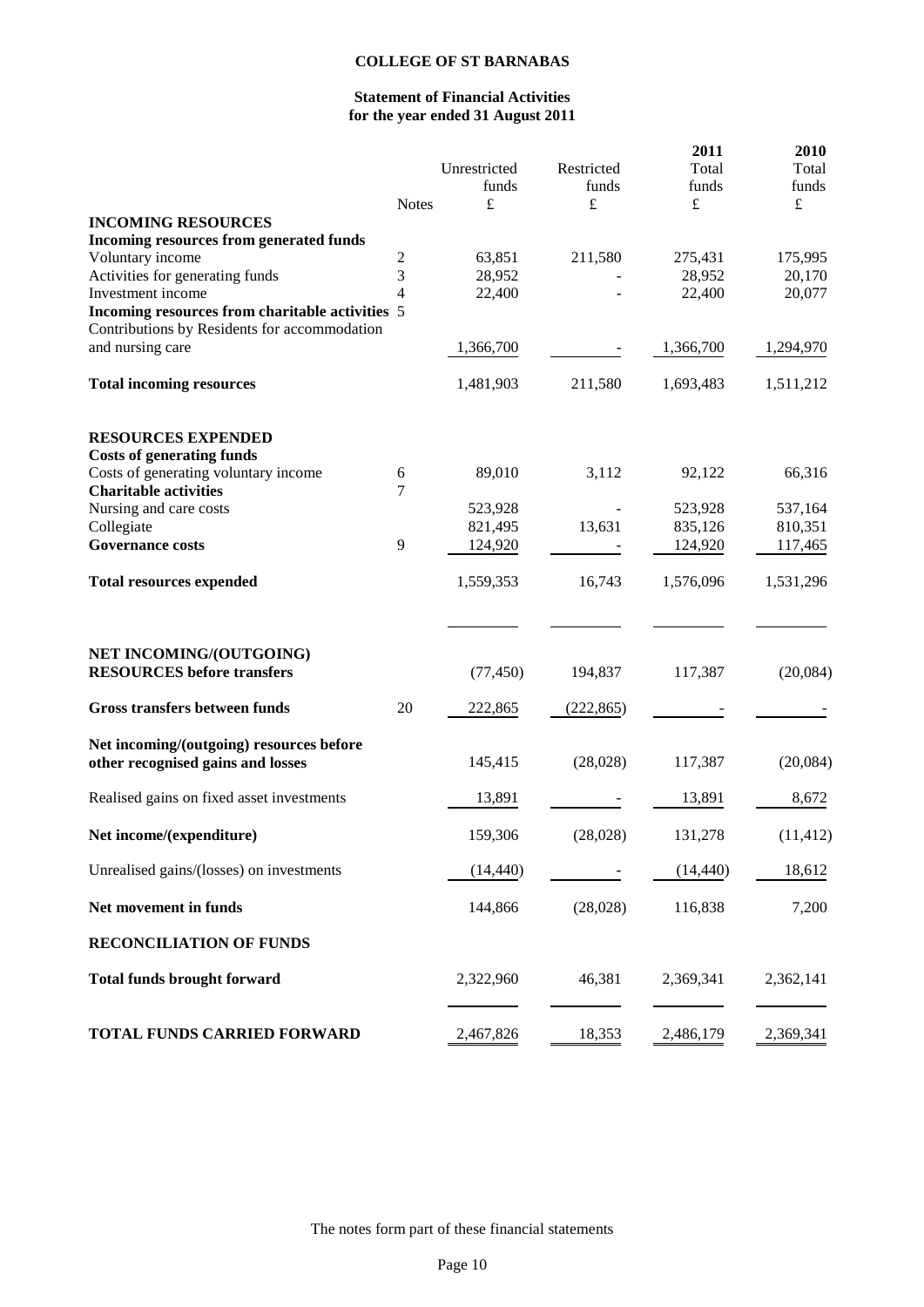## **Balance Sheet At 31 August 2011**

|                                                                  | <b>Notes</b> | Unrestricted<br>funds<br>$\pounds$ | Restricted<br>funds<br>$\pounds$ | 2011<br>Total<br>funds<br>$\pounds$ | 2010<br>Total<br>funds<br>$\pounds$ |
|------------------------------------------------------------------|--------------|------------------------------------|----------------------------------|-------------------------------------|-------------------------------------|
| <b>FIXED ASSETS</b><br>Tangible assets<br>Investments            | 13<br>14     | 2,109,318<br>511,324               |                                  | 2,109,318<br>511,324                | 1,818,231<br>492,571                |
|                                                                  |              | 2,620,642                          | $\overline{\phantom{a}}$         | 2,620,642                           | 2,310,802                           |
| <b>CURRENT ASSETS</b><br><b>Stocks</b>                           |              | 9,235                              |                                  | 9,235                               | 8,351                               |
| Debtors                                                          | 15           | 68,184                             |                                  | 68,184                              | 62,171                              |
| Cash at bank                                                     |              | 100,375                            | 18,353                           | 118,728                             | 85,270                              |
|                                                                  |              | 177,794                            | 18,353                           | 196,147                             | 155,792                             |
| <b>CREDITORS</b>                                                 |              |                                    |                                  |                                     |                                     |
| Amounts falling due within one year                              | 16           | (109, 447)                         |                                  | (109, 447)                          | (97, 253)                           |
| NET CURRENT ASSETS                                               |              | 68,347                             | 18,353                           | 86,700                              | 58,539                              |
| TOTAL ASSETS LESS CURRENT<br><b>LIABILITIES</b>                  |              | 2,688,989                          | 18,353                           | 2,707,342                           | 2,369,341                           |
| <b>CREDITORS</b><br>Amounts falling due after more than one year | 17           | (221, 163)                         |                                  | (221, 163)                          |                                     |
| <b>NET ASSETS</b>                                                |              | 2,467,826                          | 18,353                           | 2,486,179                           | 2,369,341                           |
| <b>FUNDS</b>                                                     | 20           |                                    |                                  |                                     |                                     |
| Unrestricted funds<br>Restricted funds                           |              |                                    |                                  | 2,467,826<br>18,353                 | 2,322,960<br>46,381                 |
| <b>TOTAL FUNDS</b>                                               |              |                                    |                                  | 2,486,179                           | 2,369,341                           |

The notes form part of these financial statements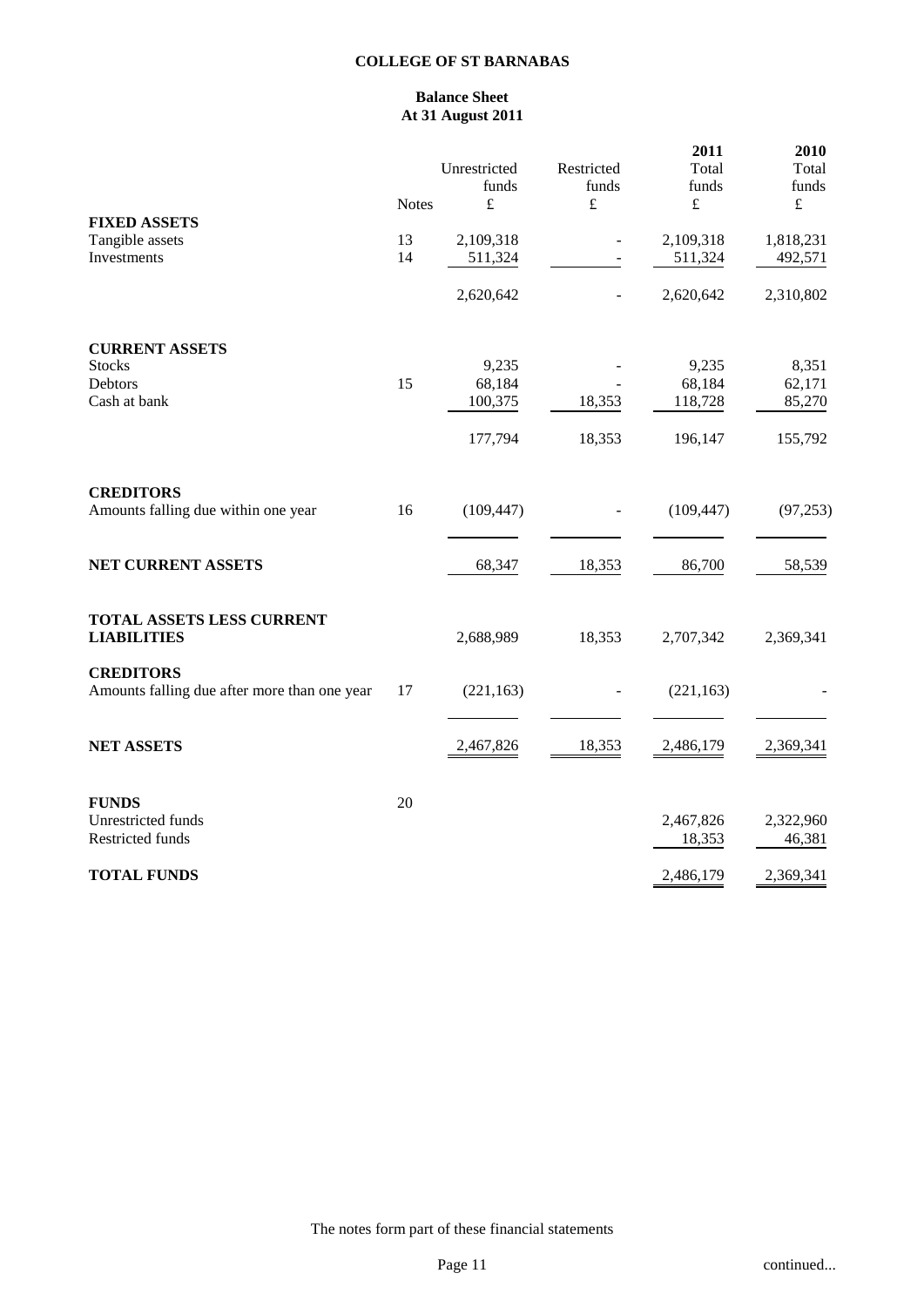## **Balance Sheet - continued At 31 August 2011**

These financial statements have been prepared in accordance with the special provisions of Part 15 of the Companies Act 2006 relating to small charitable companies and with the Financial Reporting Standard for Smaller Entities (effective April 2008).

The financial statements were approved by the Council on ............................................. and were signed on its behalf by:

............................................. Dr G J D Moore MB BS -Chairman

............................................. P A Lusty FCA –Hon Treasurer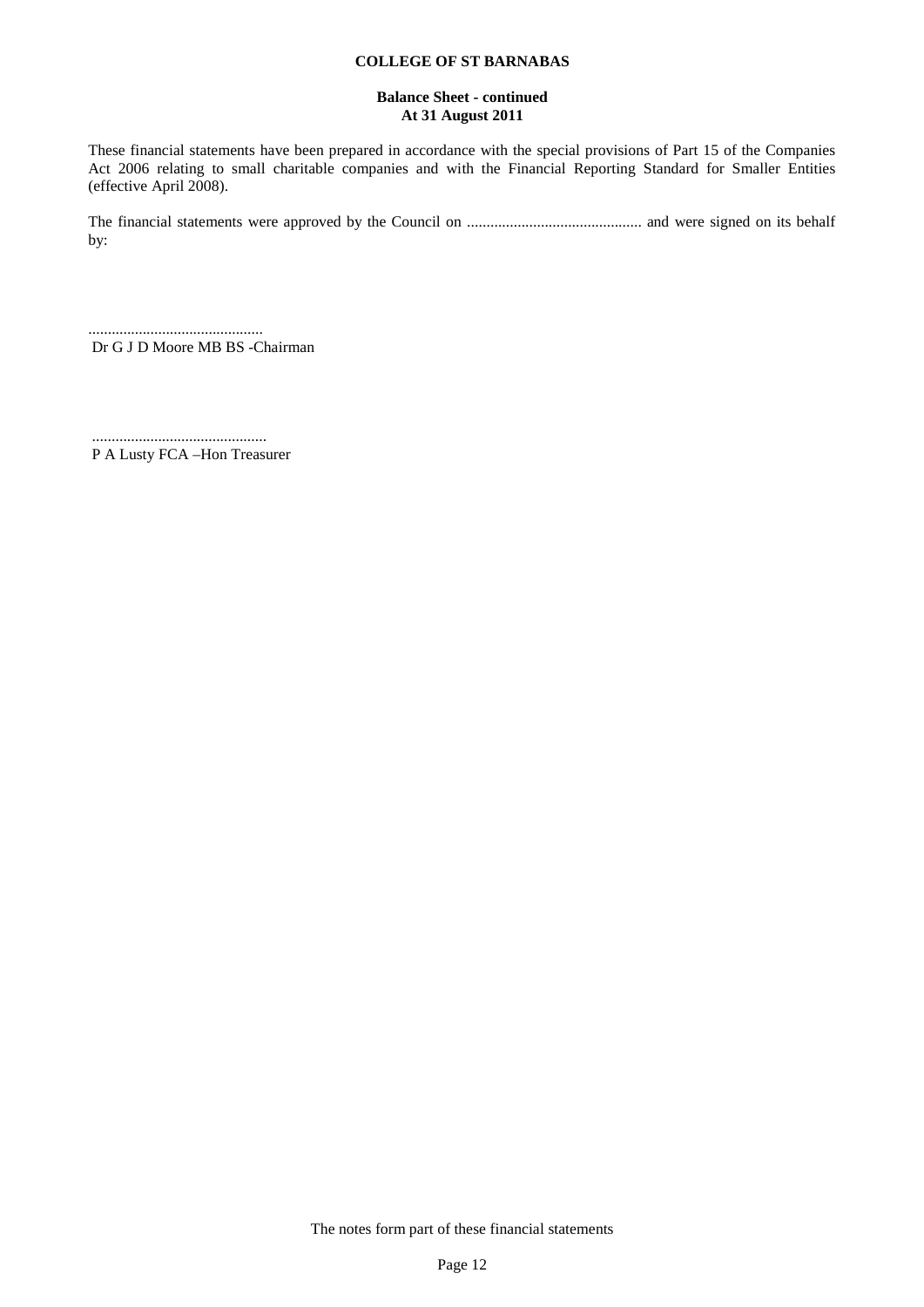## **Notes to the Financial Statements for the year ended 31 August 2011**

#### **1. ACCOUNTING POLICIES**

#### **Accounting convention**

The financial statements have been prepared under the historical cost convention, with the exception of investments which are included at market value, as modified by the revaluation of certain assets and in accordance with the Financial Reporting Standard for Smaller Entities (effective April 2008), the Companies Act 2006 and the requirements of the Statement of Recommended Practice, Accounting and Reporting by Charities.

#### **Incoming resources**

All incoming resources are included on the Statement of Financial Activities when the charity is legally entitled to the income and the amount can be quantified with reasonable accuracy. The following specific policies are applied to particular categories of income:

- Voluntary income is received by way of grants, donations, gifts and legacies and is included in full in the Statement of Financial Activities when receivable.

- Investment income is included when receivable.

- Contributions by Residents for accommodation and nursing care are accounted for on an accruals basis.

- Where an associated tax credit can be reclaimed this is recognised in the financial statements together with the related income.

#### **Resources expended**

Expenditure is accounted for on an accruals basis and has been classified under headings that aggregate all cost related to the category. Where costs cannot be directly attributed to particular headings they have been allocated to activities on a basis consistent with the use of resources.

- Charitable expenditure comprises those costs incurred by the charity in the delivery of its activities and services for its beneficiaries. It includes both costs that can be allocated directly to such activities and those costs of an indirect nature necessary to support them. Indirect costs have been apportioned on the basis of work done for that activity.

- Governance costs include those costs associated with meeting the constitutional and statutory requirements of the charity and include audit fees and costs linked to the strategic management of the charity.

All members of the Council act in an honorary capacity without remuneration or reimbursement of expenses.

## **Tangible fixed assets**

Depreciation is provided at the following annual rates in order to write off each asset over its estimated useful life.

| Freehold property     | $-1\%$ on cost    |
|-----------------------|-------------------|
| <b>Refurbishments</b> | $-25\%$ on cost   |
| Equipment             | $-17.5\%$ on cost |

In the opinion of the Members of the Council, the net realisable value of the property is in excess of its carrying value in the accounts and therefore no impairment has taken place.

Depreciation would normally not be provided on land, however the original cost of the land is unknown although it is believed to be immaterial to the total carrying cost of land and buildings. The land element in that cost has therefore been ignored for depreciation purposes.

## **Stocks**

Stocks are valued at the lower of cost and net realisable value, after making due allowance for obsolete and slow moving items.

#### **Taxation**

The charity is exempt from corporation tax on its charitable activities.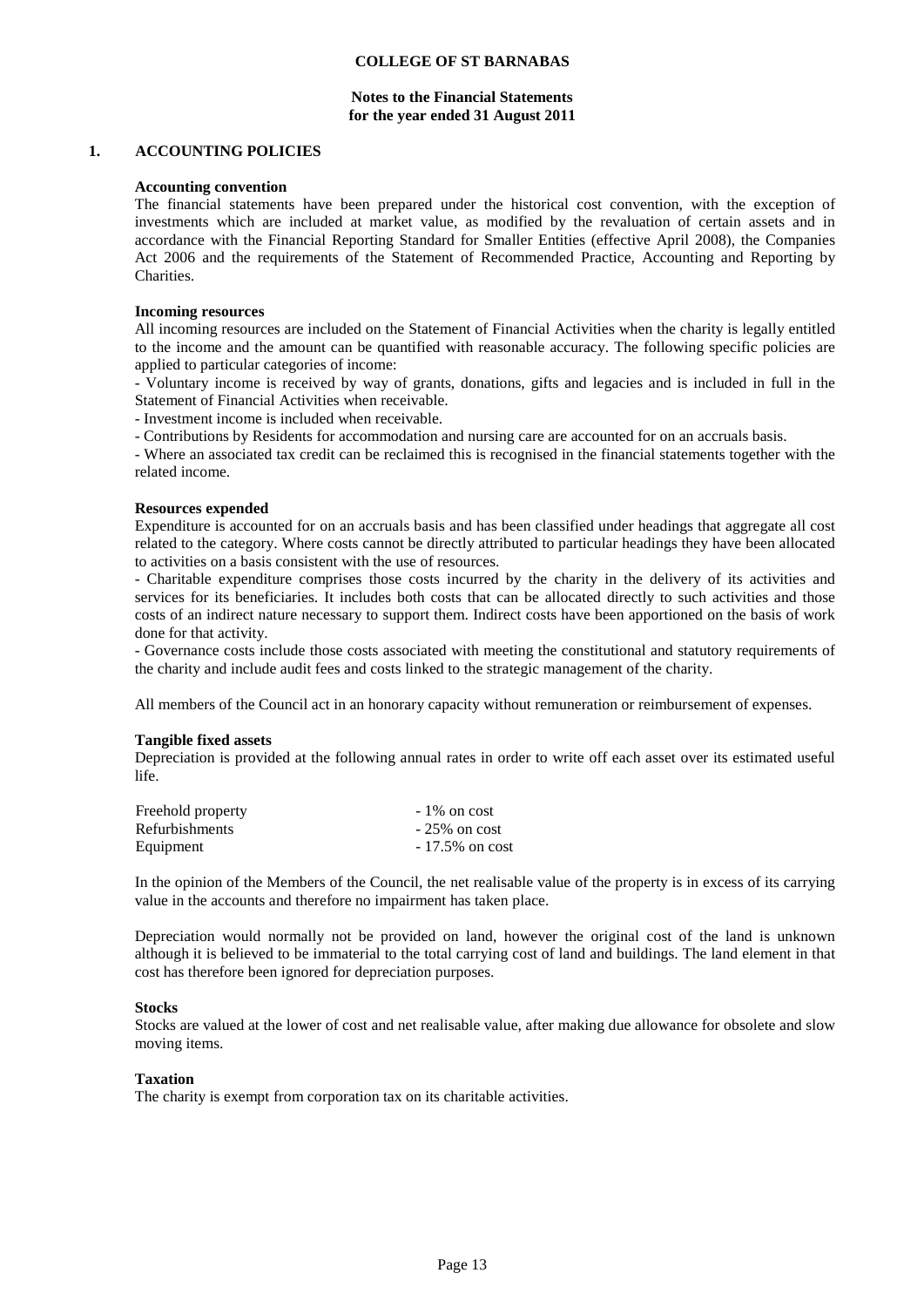### **Notes to the Financial Statements - continued for the year ended 31 August 2011**

## **1. ACCOUNTING POLICIES - continued**

## **Restricted funds**

When resources are received by the College for a donor specified purpose or as a result of an appeal for particular project funding, the income is shown in the statement of financial activities as restricted income and credited to a specific restricted fund. Application of those resources in accordance with the donors' wishes is shown as restricted fund expenditure with the balance of unexpended resources shown as restricted funds on the balance sheet. Fixed assets purchased from restricted funding are capitalised and depreciated over their expected useful lives. The net book value of such assets is held within restricted funds. Where such funds are raised or donated to be held as capital assets by the College, these are shown as restricted funds whilst the income from the appeal continues.

#### **Pension costs and other post-retirement benefits**

The company operates a defined contribution pension scheme. Contributions payable to the company's pension scheme are charged to the Statement of Financial Activities in the period to which they relate.

## **2. VOLUNTARY INCOME**

|    | Donations, grants and legacies         | 2011<br>£<br>275,431 | 2010<br>£<br>175,995 |
|----|----------------------------------------|----------------------|----------------------|
| 3. | <b>ACTIVITIES FOR GENERATING FUNDS</b> |                      |                      |
|    |                                        | 2011                 | <b>2010</b>          |
|    |                                        | £                    | £                    |
|    | Staff rental income                    | 6,000                | 5,170                |
|    | Telephone mast rental income           | 7,915                | 8,090                |
|    | Event income                           | 15,037               | 6,910                |
|    |                                        | 28,952               | 20,170               |
| 4. | <b>INVESTMENT INCOME</b>               |                      |                      |
|    |                                        | 2011                 | 2010                 |

|                          | 2011   | 2010                    |
|--------------------------|--------|-------------------------|
|                          | £      |                         |
| UK listed investments    | 22,257 | 20,017                  |
| Deposit account interest | 143    | 60                      |
|                          | 22,400 | 20,077<br>$\sim$ $\sim$ |

## **5. INCOMING RESOURCES FROM CHARITABLE ACTIVITIES**

|                            |                                    | 2011      | 2010      |
|----------------------------|------------------------------------|-----------|-----------|
|                            | <b>Activity</b>                    |           |           |
| Contributions by Residents | <b>Accommodation for Residents</b> |           |           |
|                            |                                    | 1.366.700 | 1,294,970 |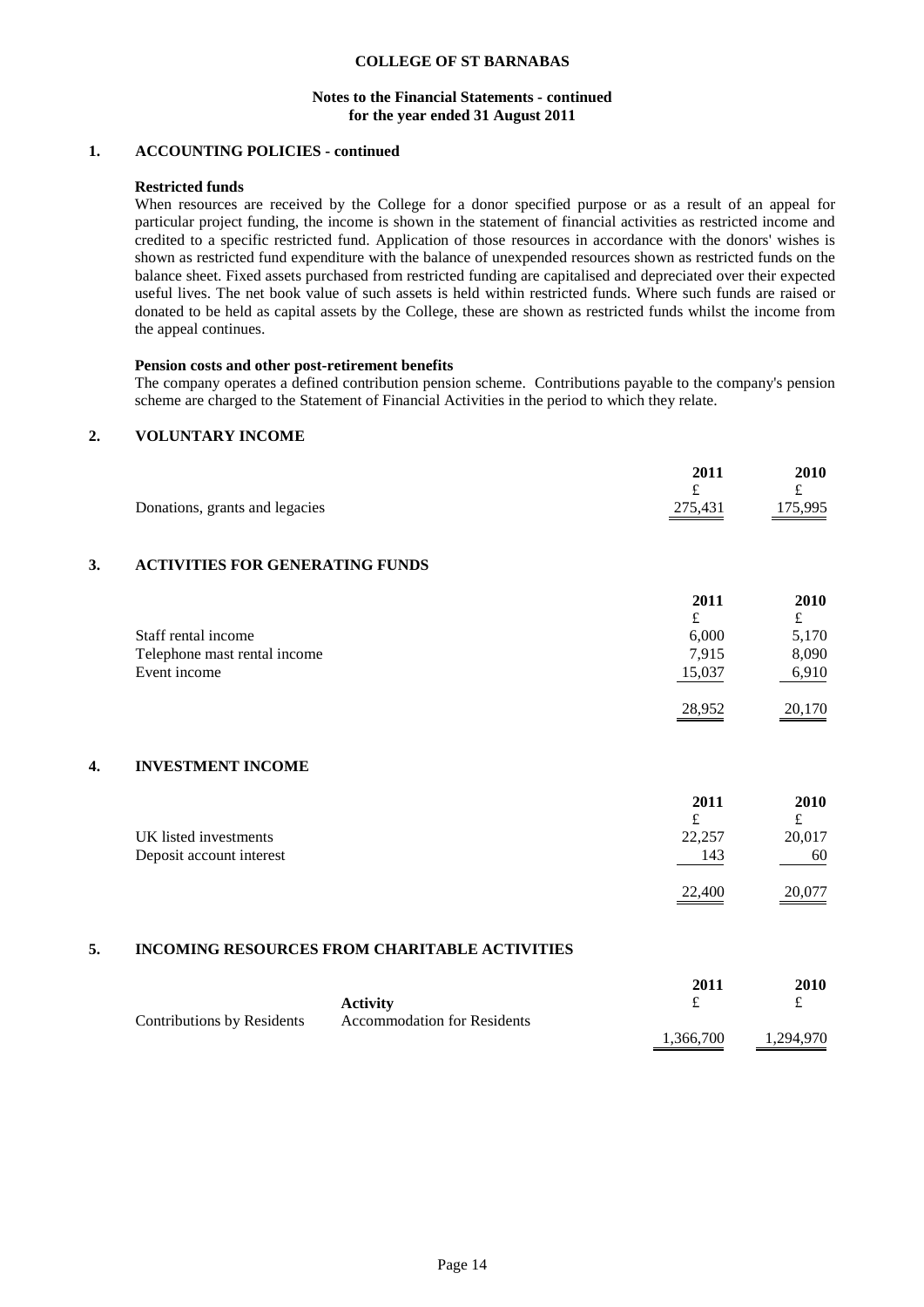## **Notes to the Financial Statements - continued for the year ended 31 August 2011**

## **6. COSTS OF GENERATING VOLUNTARY INCOME**

|             | 2011   | 2010   |
|-------------|--------|--------|
|             | £      |        |
| Staff costs | 56,122 | 49,562 |
| Other costs | 24,383 | 11,833 |
| Event costs | 11,527 | 4,921  |
|             | 92,032 | 66,316 |

## **7. CHARITABLE ACTIVITIES COSTS**

|                        | Direct costs | Support costs<br>(See note $8$ ) | Totals    |
|------------------------|--------------|----------------------------------|-----------|
|                        | £            | £                                |           |
| Nursing and care costs | 478,618      | 45.310                           | 523,928   |
| Collegiate             | 781,330      | 53,796                           | 835,126   |
|                        | 1,259,948    | 99,106                           | 1,359,054 |

## **8. SUPPORT COSTS**

|                        | Management | Finance | Totals  |
|------------------------|------------|---------|---------|
|                        | £          | £       | ┻       |
| Governance costs       | 111,307    | 7,610   | 118,917 |
| Nursing and care costs | 45,310     | -       | 45,310  |
| Collegiate             | 53,796     | -       | 53,796  |
|                        | 210,413    | 7.610   | 218,023 |

## **9. GOVERNANCE COSTS**

|                        | 2011    | 2010    |
|------------------------|---------|---------|
|                        | £       | £       |
| Auditors' remuneration | 6,003   | 5,165   |
| Support costs          | 118,917 | 112,300 |
|                        |         |         |
|                        | 124,920 | 117,465 |

## **10. NET INCOMING/(OUTGOING) RESOURCES**

Net resources are stated after charging/(crediting):

|                             | 2011    | 2010    |
|-----------------------------|---------|---------|
|                             |         |         |
| Auditors' remuneration      | 6.003   | 5.165   |
| Depreciation - owned assets | 213.172 | 178.311 |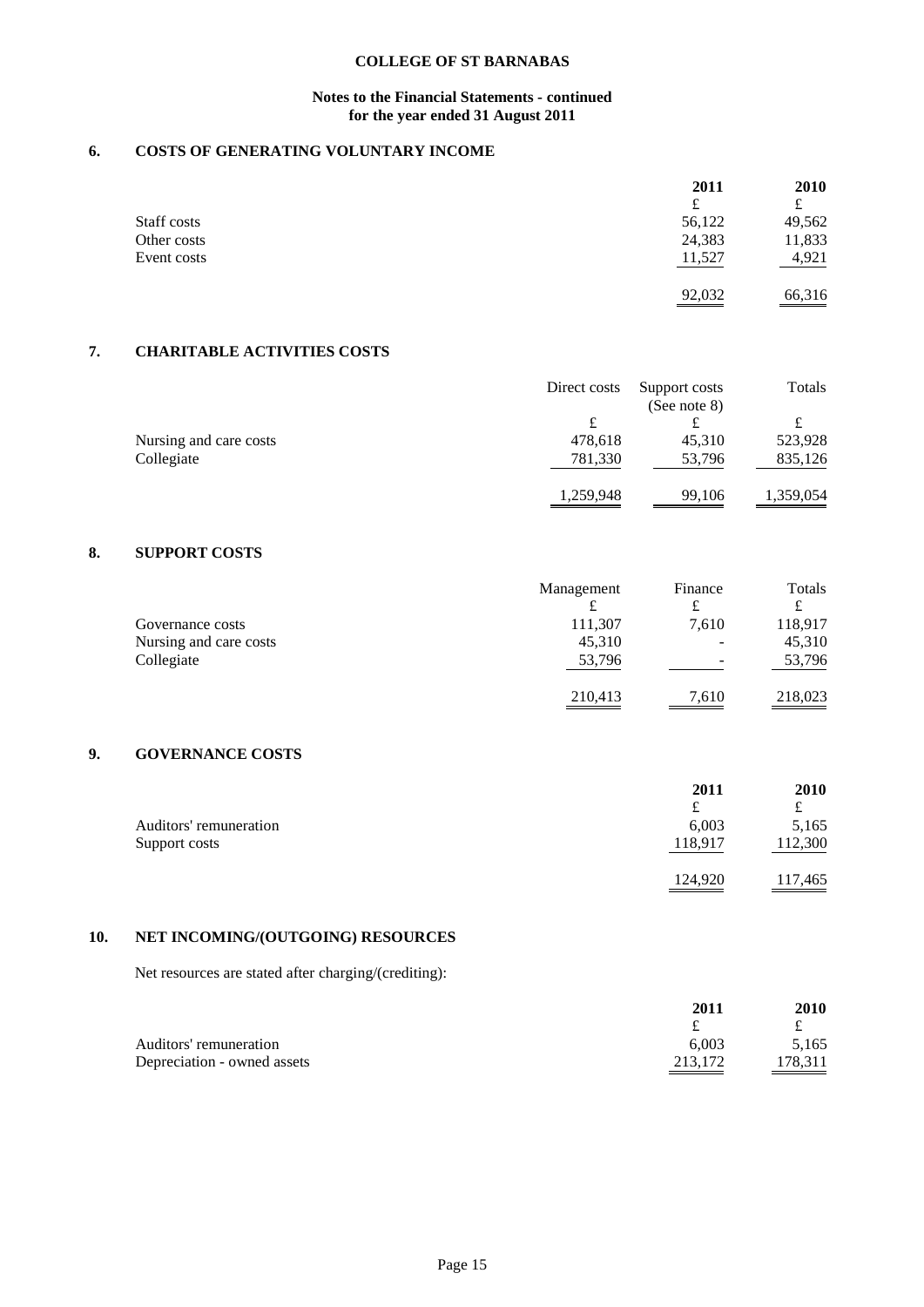## **Notes to the Financial Statements - continued for the year ended 31 August 2011**

## **11. COUNCIL MEMBERS' REMUNERATION AND BENEFITS**

There were no remuneration or other benefits paid to Members of the Council for the year ended 31 August 2011 nor for the year ended 31 August 2010.

### **Council Members' Expenses**

There were no expenses paid to Council Members for the year ended 31 August 2011 nor for the year ended 31 August 2010.

## **12. STAFF COSTS**

|                       | 2011    | <b>2010</b> |
|-----------------------|---------|-------------|
|                       | £       | ┻           |
| Wages and salaries    | 857,781 | 861,842     |
| Social security costs | 69.088  | 60,526      |
| Other pension costs   | 45,148  | 42,800      |
|                       | 972,017 | 965,168     |

## **13. TANGIBLE FIXED ASSETS**

|                         | Freehold  |               |           |            |
|-------------------------|-----------|---------------|-----------|------------|
|                         | property  | Refurbishment | Equipment | Totals     |
|                         |           | s             |           |            |
|                         | $\pounds$ | £             | $\pounds$ | £          |
| <b>COST</b>             |           |               |           |            |
| At 1 September 2010     | 1,828,637 | 559,342       | 271,585   | 2,659,564  |
| <b>Additions</b>        |           | 451,556       | 52,703    | 504,259    |
| Disposals               |           | (301, 187)    |           | (301, 187) |
|                         |           |               |           |            |
| At 31 August 2011       | 1,828,637 | 709,711       | 324,288   | 2,862,636  |
|                         |           |               |           |            |
| <b>DEPRECIATION</b>     |           |               |           |            |
| At 1 September 2010     | 281,714   | 393,537       | 166,082   | 841,333    |
| Charge for year         | 18,287    | 158,422       | 36,463    | 213,172    |
| Eliminated on disposals |           | (301, 187)    |           | (301, 187) |
|                         |           |               |           |            |
| At 31 August 2011       | 300,001   | 250,772       | 202,545   | 753,318    |
|                         |           |               |           |            |
| <b>NET BOOK VALUE</b>   |           |               |           |            |
| At 31 August 2011       | 1,528,636 | 458,939       | 121,743   | 2,109,318  |
|                         |           |               |           |            |
| At 31 August 2010       | 1,546,923 | 165,805       | 105,503   | 1,818,231  |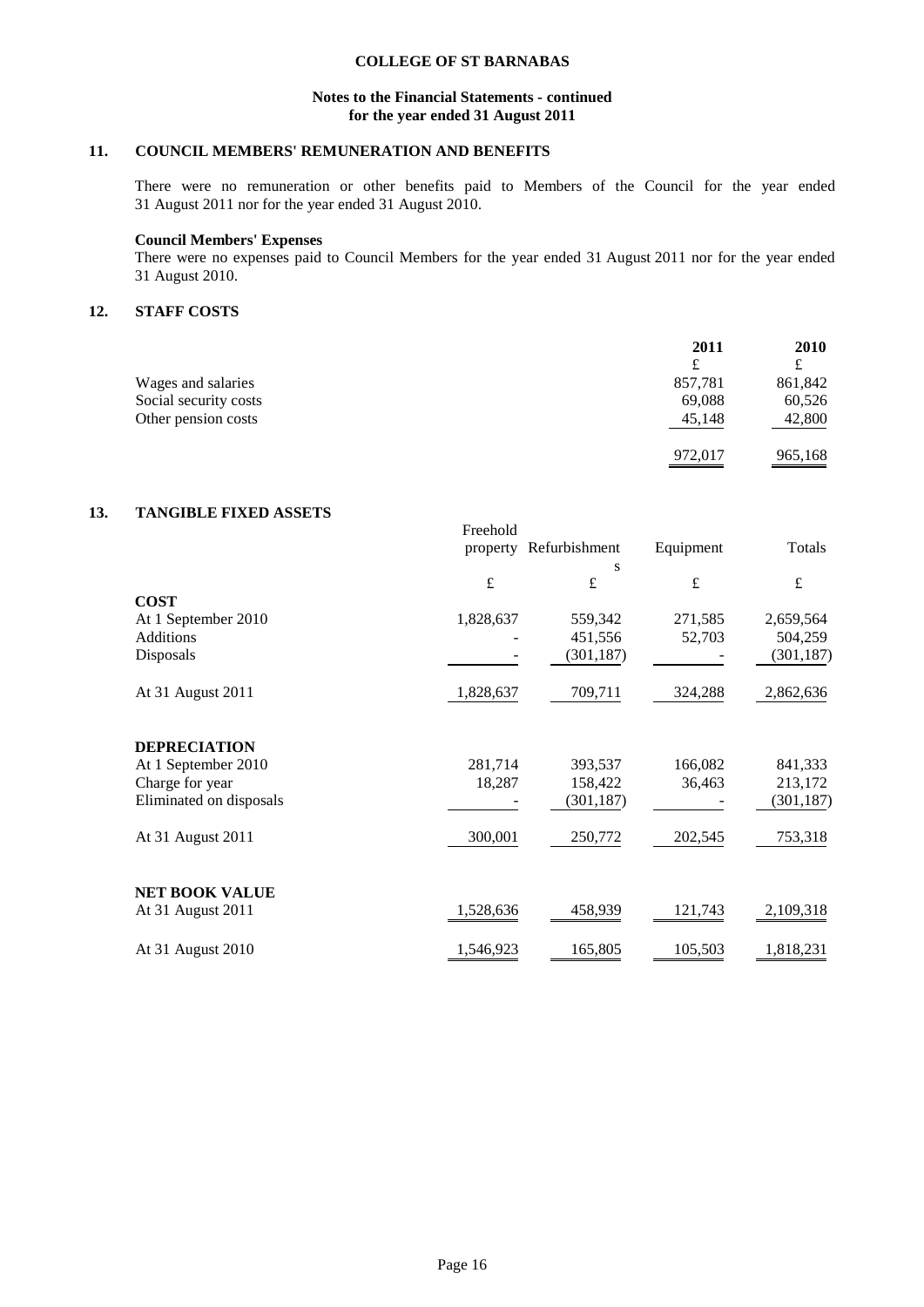## **Notes to the Financial Statements - continued for the year ended 31 August 2011**

## **14. FIXED ASSET INVESTMENTS**

| гілер Аборі Ің геотипенто |                            |                                         |             |
|---------------------------|----------------------------|-----------------------------------------|-------------|
|                           | Listed<br>investments<br>£ | Cash and<br>settlements<br>pending<br>£ | Totals<br>£ |
| <b>MARKET VALUE</b>       |                            |                                         |             |
| At 1 September 2010       | 469,563                    | 23,008                                  | 492,571     |
| <b>Additions</b>          | 85,115                     | 213,558                                 | 298,673     |
| Disposals                 | (194, 256)                 | (85, 115)                               | (279, 371)  |
| Revaluations              | (549)                      |                                         | (549)       |
| At 31 August 2011         | 359,873                    | 151,451                                 | 511,324     |
| <b>NET BOOK VALUE</b>     |                            |                                         |             |
| At 31 August 2011         | 359,873                    | 151,451                                 | 511,324     |
| At 31 August 2010         | 469,563                    | 23,008                                  | 492,571     |

There were no investment assets outside the UK.

The following investments were held at 31st August 2011:

|                                                         | 2011   | 2010   |
|---------------------------------------------------------|--------|--------|
|                                                         | £      | £      |
| Aviva Ord £0.25                                         | 26,486 | 32,428 |
| Prudential £0.50                                        |        | 33,930 |
| Unilever Plc £0.03111                                   |        | 34,540 |
| BT Group Ord £0.05                                      |        | 16,775 |
| United Utilities Ord £1                                 | 40,670 | 39,900 |
| National Grid Ord £0.11395                              | 33,712 | 30,688 |
| BBA Aviation plc Ord £0.2976                            | 12,624 | 14,000 |
| Legal & General Group Ord £0.025                        |        | 9,250  |
| Balfour Beatty 10.75p Cumulative Convertible Preference | 13,025 | 13,350 |
| 3I Infrastructure Ord NPV                               | 30,350 | 28,400 |
| HSBC Infrastructure Co Ord £0.0001                      | 23,140 | 23,260 |
| Mercantile Investment Trust PLC                         |        | 27,765 |
| M&G Securities Ltd Strategic Corp B Shares              |        | 32,530 |
| Northern Foods Ordinary £0.25                           |        | 6,600  |
| Royal Dutch Shell B Ordinary €0.07                      | 39,150 | 20,076 |
| Tesco Ordinary £0.05                                    |        | 20,330 |
| GCP Infrastructure Investments Ltd Ordinary £0.01       | 31,950 | 31,800 |
| Centrica Ordinary £0.061728395                          | 29,580 | 32,930 |
| Mothercare Ordinary £0.05                               | 15,986 | 18,856 |
| Scottish and Southern Energy £0.50                      | 24,740 |        |
| Enquest PLC Ord £0.05                                   | 21,460 |        |
| Vodafone Group PLC \$0.11                               | 17,000 |        |
|                                                         |        |        |

The investments held at 31st August 2011 had a historical cost of £404,400.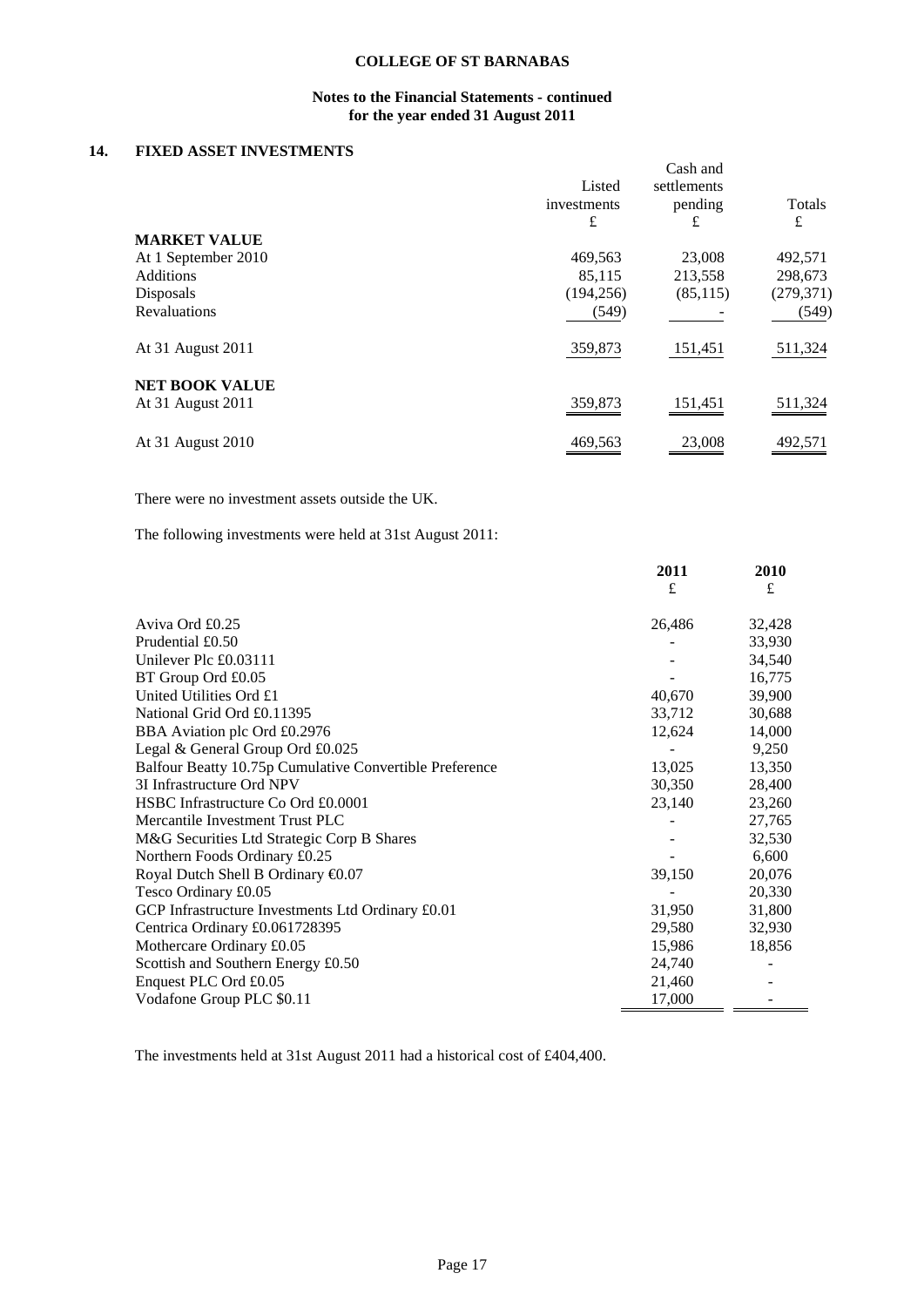#### **Notes to the Financial Statements - continued for the year ended 31 August 2011**

## **15. DEBTORS: AMOUNTS FALLING DUE WITHIN ONE YEAR**

|               | 2011   | 2010   |
|---------------|--------|--------|
|               | £      |        |
| Trade debtors | 41,318 | 25,245 |
| Other debtors | 26,866 | 36,926 |
|               | 68,184 | 62,171 |

## **16. CREDITORS: AMOUNTS FALLING DUE WITHIN ONE YEAR**

|                              | 2011    | 2010   |
|------------------------------|---------|--------|
|                              | £       | £      |
| Bank loans and overdrafts    | 20,834  |        |
| Trade creditors              | 38,048  | 43,530 |
| Taxation and social security | 16,679  | 18,177 |
| Other creditors              | 33,886  | 35,546 |
|                              | 109.447 | 97,253 |

## **17. CREDITORS: AMOUNTS FALLING DUE AFTER MORE THAN ONE YEAR**

| Bank loans                                     | 2011<br>$\mathbf f$<br>221,163 | 2010<br>£ |
|------------------------------------------------|--------------------------------|-----------|
| Amounts falling due in more than five years:   |                                |           |
| Repayable by instalments:<br><b>Bank loans</b> | 131,754                        |           |

The loan detailed above (and in note 16) relates to a loan taken out during the year for a term of 10 years bearing interest at 3.64% above the Barclays Bank Base Rate. The loan is secured by way of a charge over all of the investments and cash held in the name of the College as administered by Charles Stanley & Co Limited (and detailed in note 14 to these accounts) the total of which is required to have a minimum realisable value of £400,000.

## **18. OPERATING LEASE COMMITMENTS**

The following operating lease payments are committed to be paid within one year:

|                            | 2011              | <b>2010</b> |
|----------------------------|-------------------|-------------|
| Expiring:                  |                   |             |
| Between one and five years | $\frac{1,425}{1}$ | 1,425       |

## **19. PENSION COMMITMENTS**

The Company has no funded pension scheme, but employees are members of the defined contributions scheme of the Church Worker Pension Fund. The Company contributes at the rate of 10% of members' salaries for those who joined before 1st September 2000. From that date the contribution rate from the Company for new joiners was changed to 8% of salary with those employees now contributing 4%. At 31 August 2011 amounts owing to the scheme and included within other creditors amounted to £4,639 (2010:£4,473).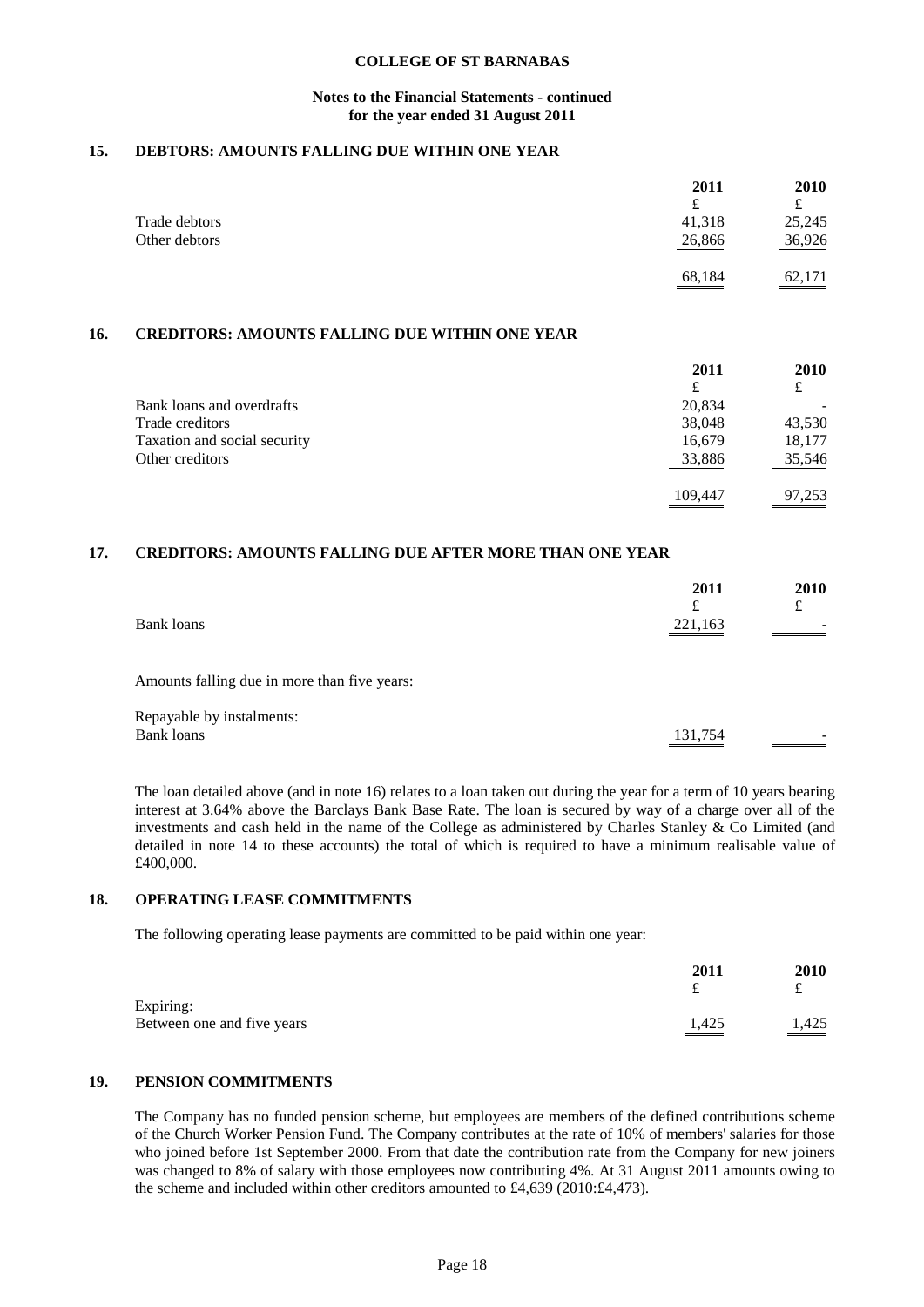## **Notes to the Financial Statements - continued for the year ended 31 August 2011**

## **20. MOVEMENT IN FUNDS**

|                                   |           | Net movement | Transfers     |            |
|-----------------------------------|-----------|--------------|---------------|------------|
|                                   | At 1.9.10 | in funds     | between funds | At 31.8.11 |
|                                   | £         | £            | £             | £          |
| <b>Unrestricted funds</b>         |           |              |               |            |
| General fund                      | 456,602   | 124,635      | (39,396)      | 541,841    |
| <b>Tangible Fixed Assets</b>      | 1,818,231 | (213, 172)   | 262,261       | 1,867,320  |
| Legacy fund                       | 48,127    | 10,538       |               | 58,665     |
|                                   | 2,322,960 | (77,999)     | 222,865       | 2,467,826  |
| <b>Restricted funds</b>           |           |              |               |            |
| Nursing Accommodation             |           | 11,750       | (11,750)      |            |
| <b>Basil Watson Memorial Fund</b> | 3,000     |              |               | 3,000      |
| <b>Residents Biographies</b>      | 750       | (750)        |               |            |
| <b>Central West Block</b>         | 35,000    | 157,429      | (192, 429)    |            |
| Chapel                            | 7,631     | 6,055        | (13,686)      |            |
| Social Welfare                    |           | 14,542       |               | 14,542     |
| <b>Chapel Reredos</b>             |           | 5,000        | (5,000)       |            |
| Walsingham Pilgrimage             |           | 811          |               | 811        |
|                                   | 46,381    | 194,837      | (222, 865)    | 18,353     |
|                                   |           |              |               |            |
| <b>TOTAL FUNDS</b>                | 2,369,341 | 116,838      |               | 2,486,179  |

Net movement in funds, included in the above are as follows:

|                                | Incoming<br>resources<br>£ | Resources<br>expended<br>£ | Gains and<br>losses<br>$\pounds$ | Movement in<br>funds<br>£ |
|--------------------------------|----------------------------|----------------------------|----------------------------------|---------------------------|
| <b>Unrestricted funds</b>      |                            |                            |                                  |                           |
| General fund                   | 1,471,365                  | (1,346,181)                | (549)                            | 124,635                   |
| Legacy fund                    | 10,538                     |                            |                                  | 10,538                    |
| <b>Tangible Fixed Assets</b>   |                            | (213, 172)                 |                                  | (213, 172)                |
|                                | 1,481,903                  | (1,559,353)                | (549)                            | (77, 999)                 |
| <b>Restricted funds</b>        |                            |                            |                                  |                           |
| Nursing Accommodation          | 21,750                     | (10,000)                   |                                  | 11,750                    |
| <b>Central West Block</b>      | 157,429                    |                            |                                  | 157,429                   |
| Chapel                         | 6,055                      |                            |                                  | 6,055                     |
| <b>Chairs for Common Room</b>  | 2,381                      | (2, 381)                   |                                  |                           |
| <b>Festival Dinner</b>         | 1,250                      | (1,250)                    |                                  |                           |
| Social Welfare                 | 14,770                     | (228)                      |                                  | 14,542                    |
| <b>Chapel Reredos</b>          | 5,000                      |                            |                                  | 5,000                     |
| Walsingham Pilgrimage          | 2,445                      | (1,634)                    |                                  | 811                       |
| <b>Equipment for Residents</b> | 500                        | (500)                      |                                  |                           |
| <b>Residents Biographies</b>   |                            | (750)                      |                                  | (750)                     |
|                                | 211,580                    | (16, 743)                  |                                  | 194,837                   |
| <b>TOTAL FUNDS</b>             | 1,693,483                  | (1,576,096)                | (549)                            | 116,838                   |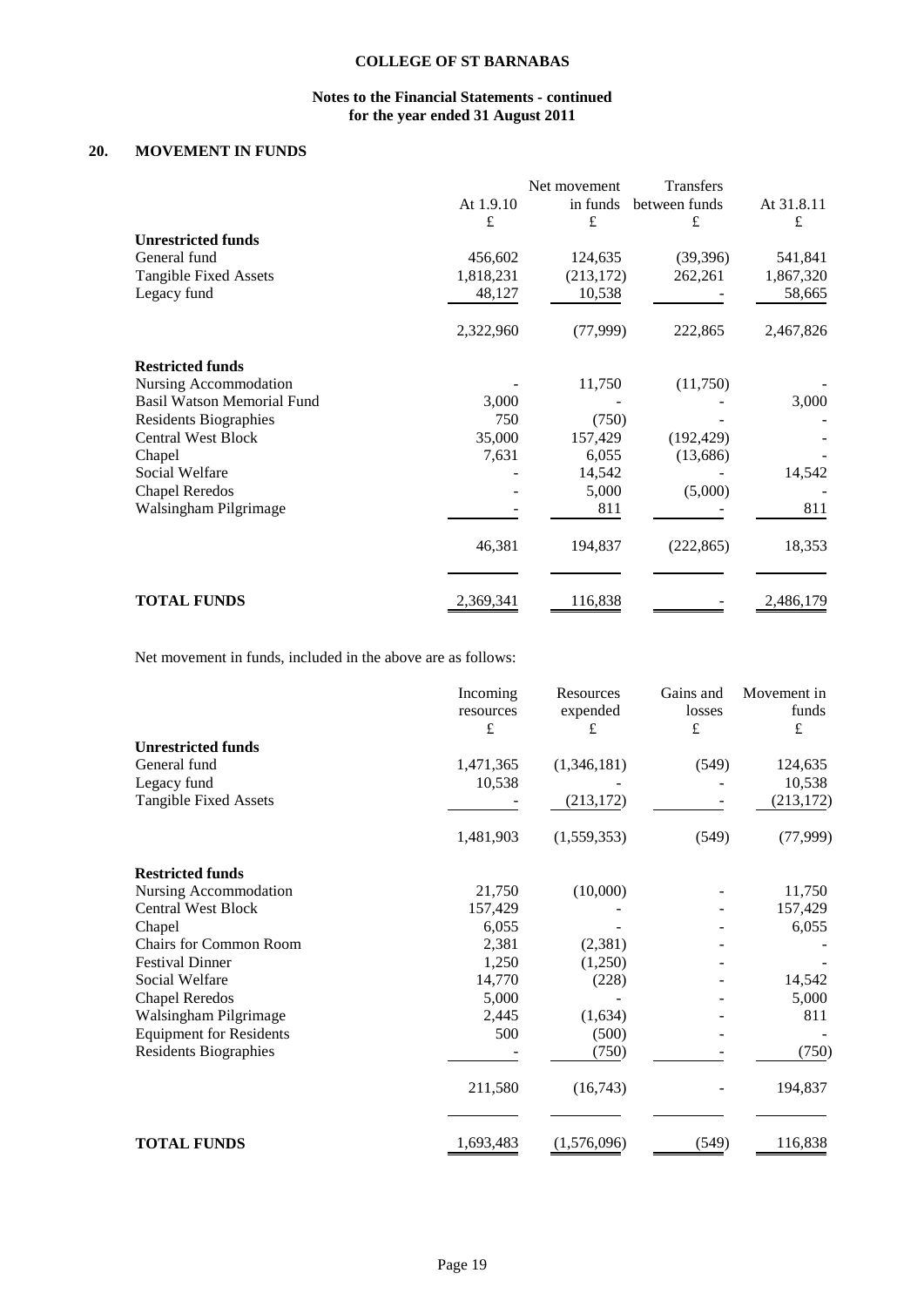### **Notes to the Financial Statements - continued for the year ended 31 August 2011**

## **20. MOVEMENT IN FUNDS - continued**

Designated Funds

The Tangible Fixed Assets fund has been created to cover the cost of those assets.

Legacy Fund

The Council approved the establishment of a 'Legacy Fund' into which legacy donations will be received. It is the intention of the Council that these funds will be used to help fund capital projects. However, the Council is free to use the fund for general running costs if the need arose.

#### **21. APB ETHICAL STANDARD - PROVISIONS AVAILABLE FOR SMALL ENTITIES**

In common with many other businesses of our size and nature we engage our auditors to assist with the preparation of the financial statements.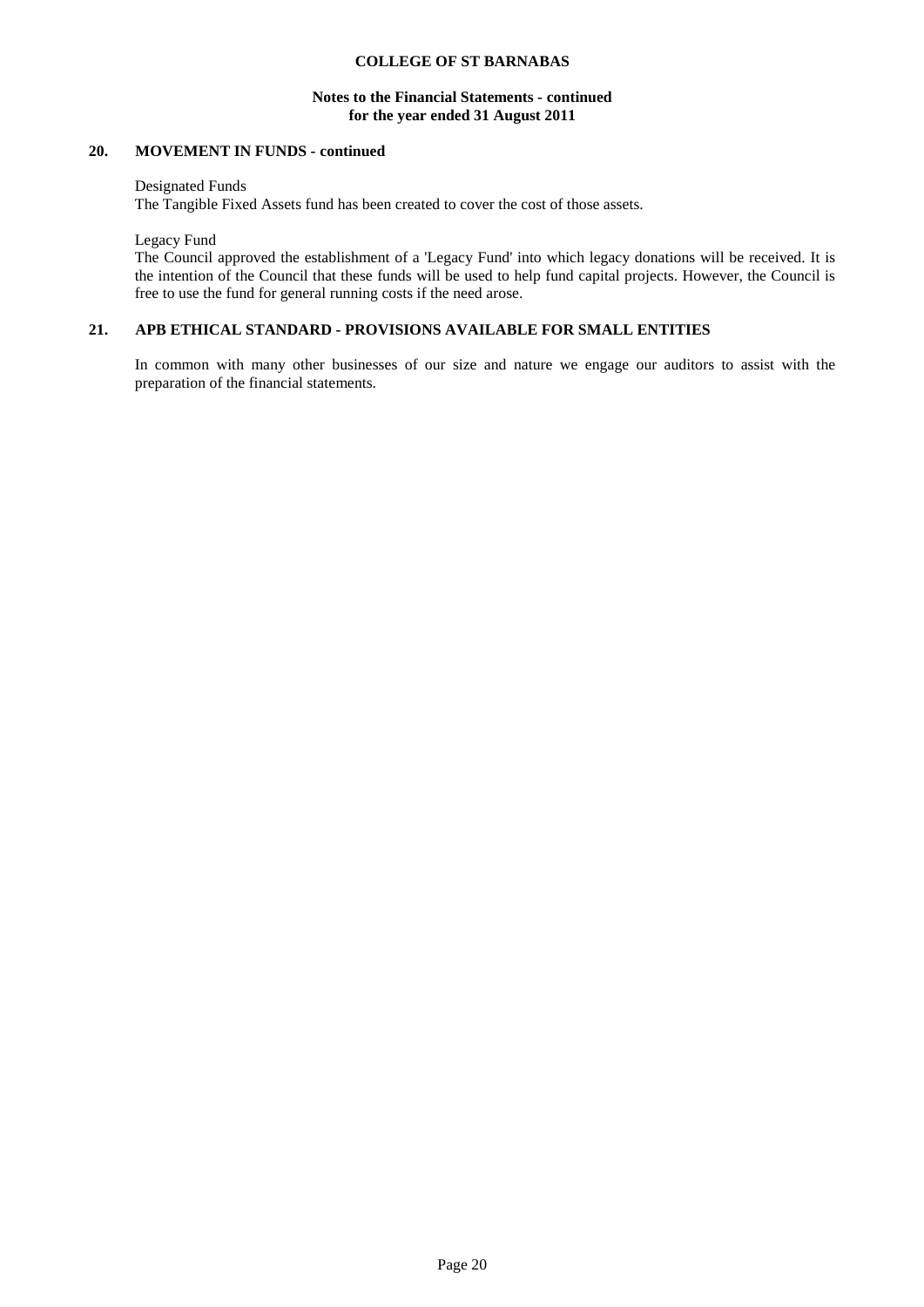## **Detailed Statement of Financial Activities for the year ended 31 August 2011**

|                                                               | 2011<br>£ | 2010<br>£ |
|---------------------------------------------------------------|-----------|-----------|
| <b>INCOMING RESOURCES</b>                                     |           |           |
|                                                               |           |           |
| <b>Voluntary income</b>                                       |           |           |
| Donations, grants and legacies                                | 275,431   | 175,995   |
| <b>Activities for generating funds</b>                        |           |           |
| Staff rental income                                           | 6,000     | 5,170     |
| Telephone mast rental income                                  | 7,915     | 8,090     |
| Event income                                                  | 15,037    | 6,910     |
|                                                               | 28,952    | 20,170    |
| <b>Investment</b> income                                      |           |           |
| UK listed investments                                         | 22,257    | 20,017    |
| Deposit account interest                                      | 143       | 60        |
|                                                               | 22,400    | 20,077    |
| Incoming resources from charitable activities                 |           |           |
| Contributions by residents for accommodation and nursing care | 1,366,700 | 1,294,970 |
| <b>Total incoming resources</b>                               | 1,693,483 | 1,511,212 |
| <b>RESOURCES EXPENDED</b>                                     |           |           |
| Costs of generating voluntary income                          |           |           |
| Wages                                                         | 47,706    | 42,930    |
| Social security                                               | 4,662     | 4,203     |
| Pensions                                                      | 3,754     | 2,429     |
| Other costs                                                   | 24,383    | 11,833    |
| Event costs                                                   | 11,527    | 4,921     |
|                                                               | 92,032    | 66,316    |
| <b>Charitable activities</b>                                  |           |           |
| Wages                                                         | 680,119   | 702,123   |
| Social security                                               | 51,524    | 45,453    |
| Pensions                                                      | 23,596    | 22,899    |
| Sundries                                                      | 7,501     | 6,582     |
| Other nursing costs                                           | 24,804    | 29,724    |
| Housekeeping costs                                            | 115,622   | 109,569   |
| Premises costs                                                | 143,610   | 166,152   |
| Depreciation of tangible fixed assets                         | 213,172   | 178,311   |
|                                                               | 1,259,948 | 1,260,813 |
| <b>Governance costs</b>                                       |           |           |
| Auditors' remuneration                                        | 6,003     | 5,165     |